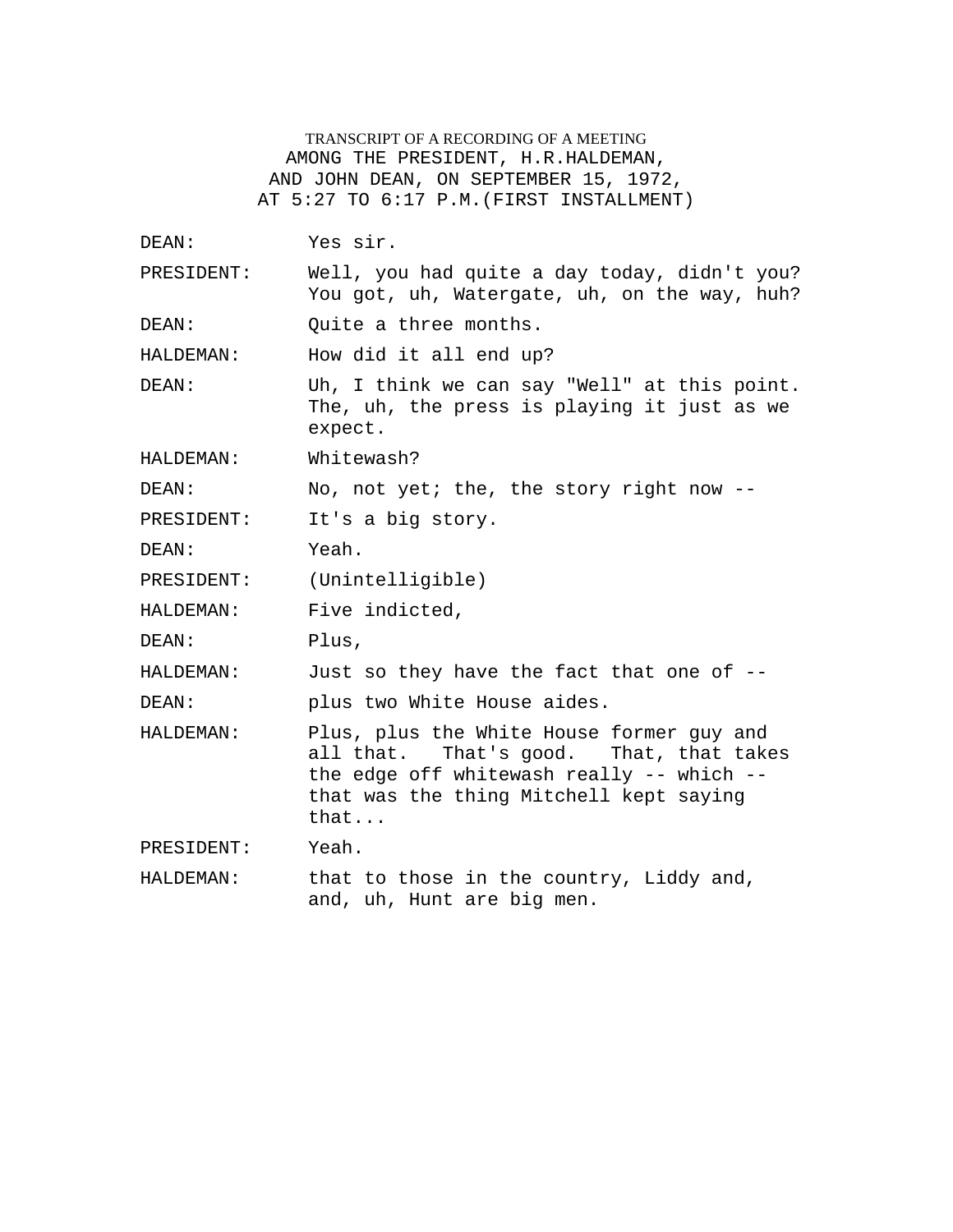DEAN: That's right.

PRESIDENT: Yeah. They're White House aides.

DEAN: That's right.

HALDEMAN: And maybe that -- Yeah, maybe that's good.

PRESIDENT: How did MacGregor handle himself?

DEAN: I think very well. He had a good statement. Uh, he said that the, uh, the Grand Jury indictment speaks for itself and that, uh, it's now time to realize that some apologies may be due.

HALDEMAN: Fat chance. (Laughs)

DEAN: Yeah (Unintelligible)

PRESIDENT: We couldn't do that (unintelligible) just remember all the trouble they gave us on this. We'll have a chance to get back at them one day. How are you doing on your other investigations? Your -- How does this (unintelligible)

DEAN: (Unintelligible) end of the, uh --

HALDEMAN: What's happened on the bug?

PRESIDENT: hard to find -- on the what?

HALDEMAN: The bug.

DEAN: The second bug. There was another bug found in the phone of, uh, the first --

PRESIDENT: You don't think it was one left over from the previous job?

DEAN: We're -- Absolutely not.

PRESIDENT: (Unintelligible)

DEAN: The, Bureau, has, uh, checked and re-checked The man who checked the phone first said that his first check was thorough and it was there in the instrument (clear throat) and that indeed it had to be planted after...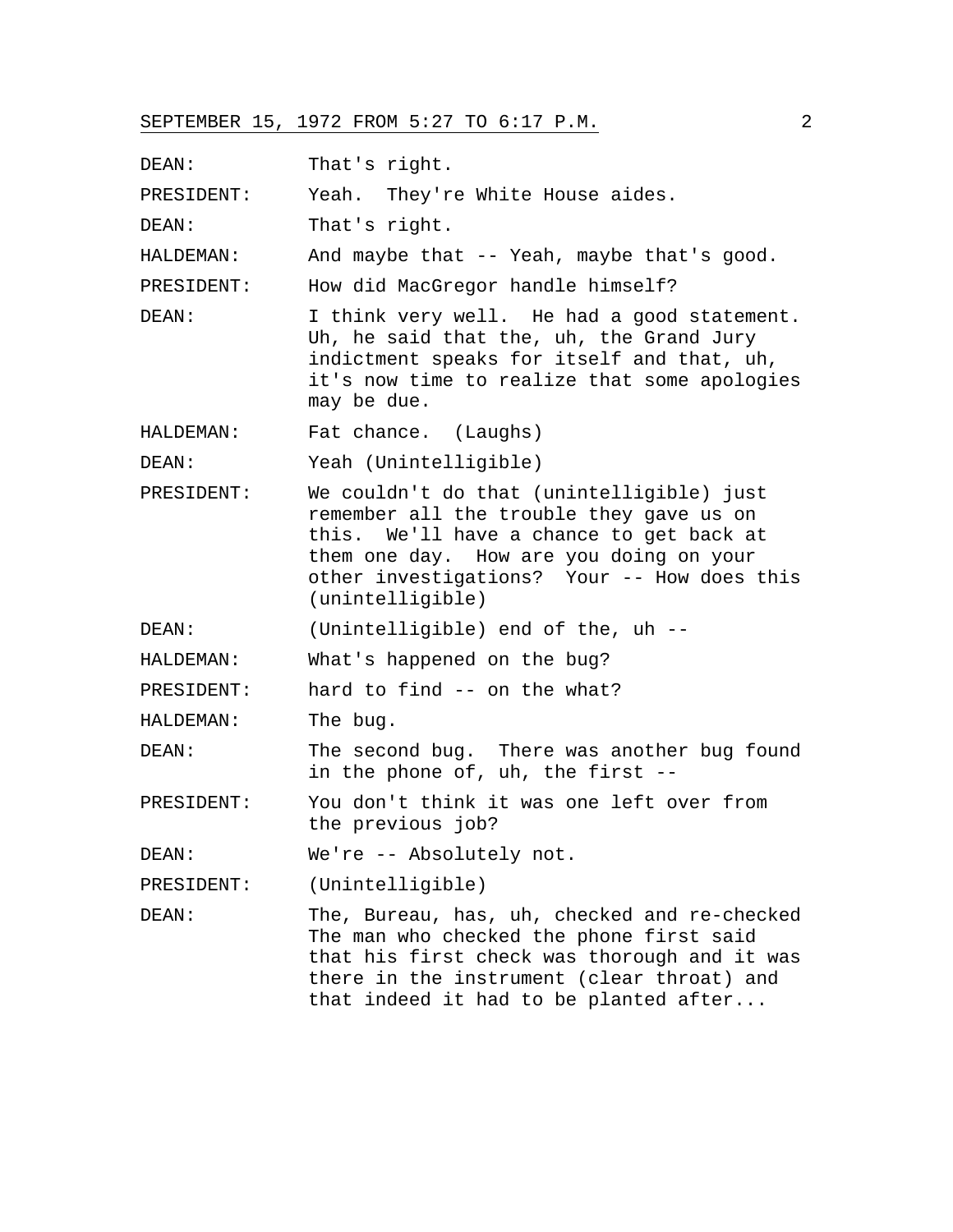PRESIDENT: What the hell do you think is involved? What's your guess?

DEAN: I think the DNC planted it, quite clearly.

PRESIDENT: You think they did it?

DEAN: Uh huh.

PRESIDENT: Deliberately?

DEAN: (Unintelligible)

PRESIDENT: Well, what in the name of Christ did they think that anybody was -- They really want to believe that we planted that?

HALDEMAN: Did they get anything on the fingerprints?

DEAN: No latents at all.

HALDEMAN: There weren't any?

- DEAN: Neither on the telephone or on the, uh, on the bug. The, uh, well, the FBI has unleashed a full blast investigation over at the DNC starting with O'Brien right down.
- HALDEMAN: (Laughs) Using the same crews now that they have nothing to do in Washington.

DEAN: The same Washington Field Office as well as...

- PRESIDENT: What are they doing? Asking them what kind of questions?
- DEAN: Anything that they can think of because what happened, O'Brien has charged the Bureau with failing to, uh, find all the, all the bugs, whenever (unintelligible).

HALDEMAN: Good, that'll make them mad.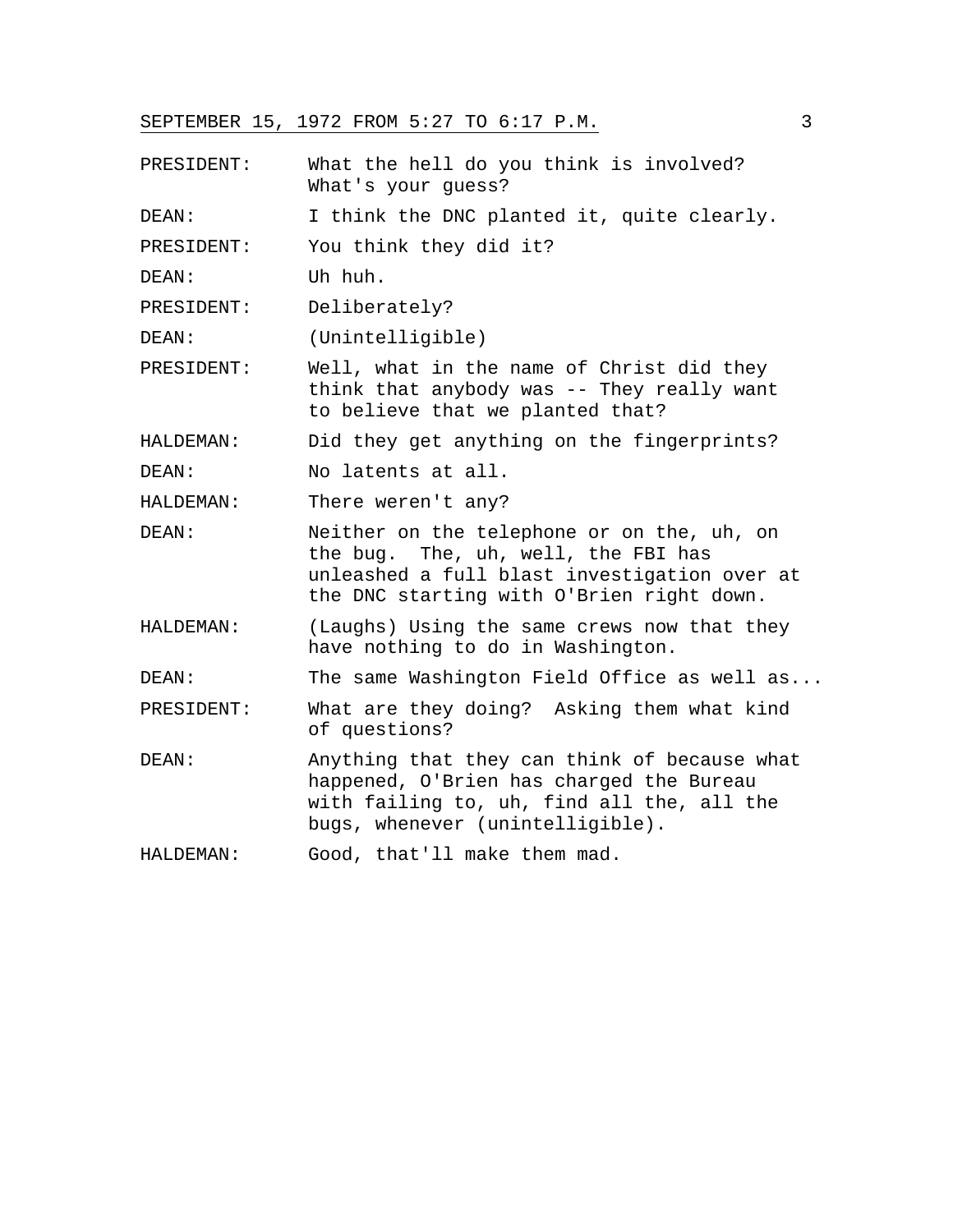| DEAN: | So, so, Gray is pissed now and his people |
|-------|-------------------------------------------|
|       | are pissed off. So they're moving in      |
|       | because their reputation's on the line.   |
|       | That's, uh, do you think that's a good    |
|       | development?                              |

PRESIDENT: I think that's a good development because it makes it look so God damned phony, doesn't it? The whole --

DEAN: Absolutely.

PRESIDENT: Or am I wrong?

DEAN: No, no sir. It, it --

PRESIDENT: -- looks silly.

DEAN: If we can, if we can find that the DNC planted that, the whole story is going to - the whole -- just will reverse.

PRESIDENT: But how will you, how could you possibly find it, though?

DEAN: Well, there's a way. They're, they're trying to ascertain who made the bug.

PRESIDENT: Oh.

DEAN: If they -- It's a custom-made product.

PRESIDENT: Oh.

- DEAN: If they can get back to the man who manufactured it, then they can find out who he sold it to, and how it came down through the chain.
- PRESIDENT: Boy, you know, you never know. When those guys get after it, they can find it. They - -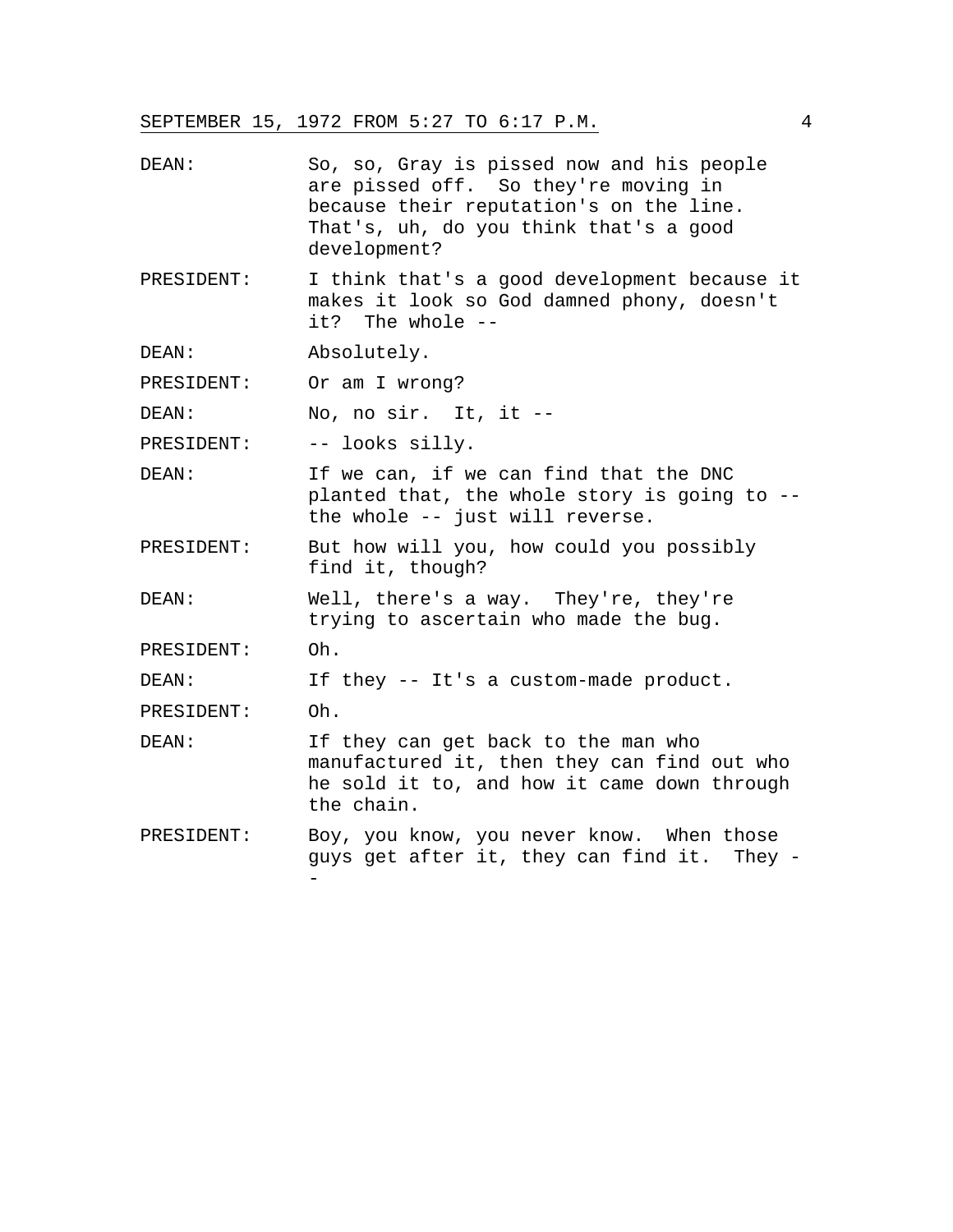| DEAN:      | The resources that have been put against<br>this whole investigation to date are really<br>incredible. It's truly a, it's truly a<br>larger investigation than was conducted<br>against, uh, the after inquiry of the JFK<br>assassination. |
|------------|---------------------------------------------------------------------------------------------------------------------------------------------------------------------------------------------------------------------------------------------|
| PRESIDENT: | Oh.                                                                                                                                                                                                                                         |
| DEAN:      | And good statistics supporting that<br>Kleindienst is going to have a --                                                                                                                                                                    |
| HALDEMAN:  | Isn't that ridiculous though?                                                                                                                                                                                                               |
| DEAN:      | What is?                                                                                                                                                                                                                                    |
| HALDEMAN:  | This silly ass damn thing.                                                                                                                                                                                                                  |
| PRESIDENT: | Yeah.                                                                                                                                                                                                                                       |
| HALDEMAN:  | That kind of resources against --                                                                                                                                                                                                           |
| PRESIDENT: | Yeah for Christ's sake (unintelligible)                                                                                                                                                                                                     |
| HALDEMAN:  | Who the hell cares?                                                                                                                                                                                                                         |
| PRESIDENT: | Goldwater put it in context, he said "Well,<br>for Christ's sake, everybody bugs everybody<br>else." We know that.                                                                                                                          |
| DEAN:      | That was, that was priceless.                                                                                                                                                                                                               |
| HALDEMAN:  | Yeah. I bugged --                                                                                                                                                                                                                           |
| PRESIDENT: | Well, it's true. It happens to be totally<br>true.                                                                                                                                                                                          |
| DEAN:      | (Unintelligible)                                                                                                                                                                                                                            |
| PRESIDENT: | We were bugged in '68 on the plane and<br>bugged in '62, uh, even running for<br>Governor. God damnedest thing you ever saw.                                                                                                                |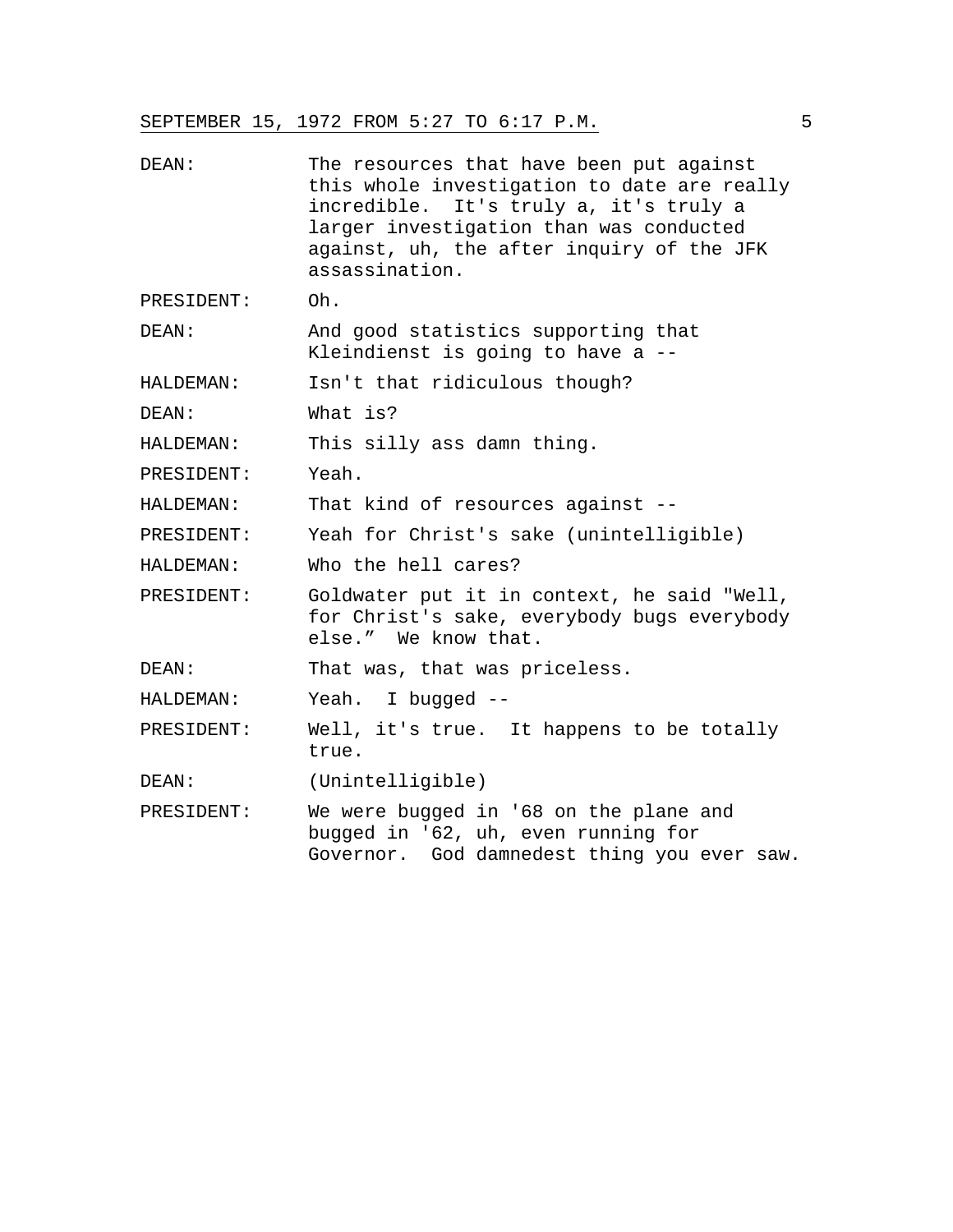DEAN: It was a shame that that evidence of the fact that that happened in '68 was never preserved around. I understand that only the former Director had that information. HALDEMAN: No, that's not true. DEAN: There was direct evidence of it? PRESIDENT: Yeah. HALDEMAN: There's others who have that information. PRESIDENT: Others know it. DEAN: DeLoach? PRESIDENT: DeLoach, right. HALDEMAN: I've got some stuff on it, too, in the bombing halt study. 'Cause it's all - that's why, the, the stuff I've got we don't -- PRESIDENT: The difficulty with using it, of course, is that it reflects on Johnson. DEAN: Right. PRESIDENT: He ordered it. If it weren't for that, I'd use it. Is there any way we could use it without reflecting on Johnson? How -- Now, could we say, could we say that the Democratic National Committee did it? No, the FBI did the bugging though. HALDEMAN: That's the problem. DEAN: Is it going to reflect on Johnson or Humphrey? HALDEMAN: Johnson. Humphrey didn't do it. DEAN: Humphrey didn't do it? PRESIDENT: Oh, hell no.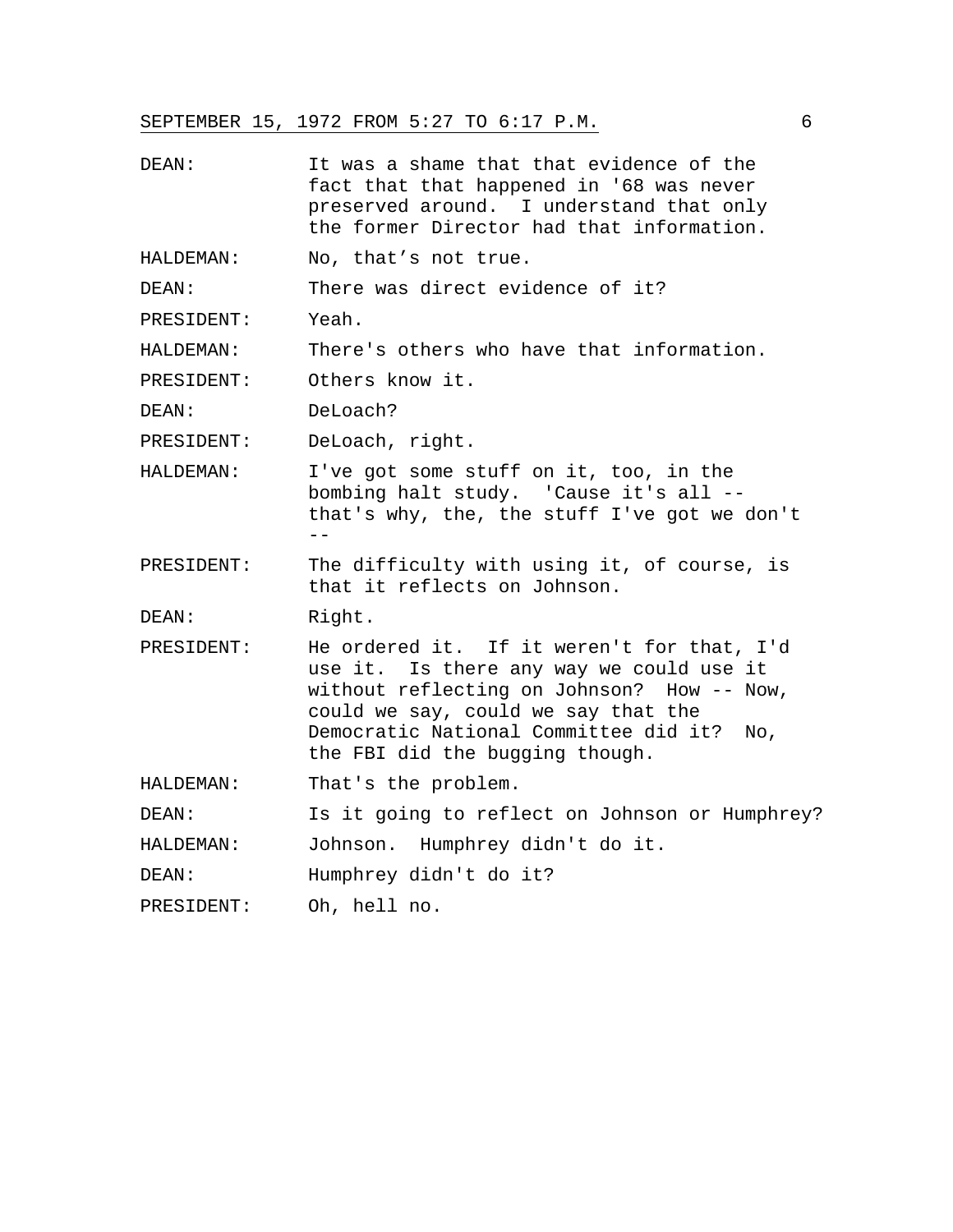HALDEMAN: He was bugging Humphrey, too. (Laughs)

PRESIDENT: Oh, God damn.

HALDEMAN: (Laughs)

PRESIDENT: Well, on the other hand, maybe, uh -- I'll tell you who to call. I want you to ask Connally. Whatever he thinks, maybe we ought to just, just let that one fly. I mean, I don't think he will, I don't think he will (unintelligible) Johnson. (Unintelligible) Also it reflects on the Bureau. (Unintelligible)

DEAN: (Unintelligible)

PRESIDENT: They, they, they hate to admit that --

HALDEMAN: It's a rough one on them with, with all this stuff about they don't do Congressmen, and all that...

PRESIDENT: That's right.

HALDEMAN: sort of stuff (unintelligible)

PRESIDENT: T --

HALDEMAN: do a presidential (unintelligible)

- PRESIDENT: It isn't worth it. It isn't worth it. Damn it, it isn't worth -- the hell with it. What is the situation on your, uh, on the, on the little red box? Did they find what the hell that, that is? Have they found the box yet?
- DEAN: Gray has never had access to the box. He is now going to pursue the box. I spoke with him just, just about, uh, oh, thirty minutes ago and Pat said, "I don't know about the box. Uh, don't know where it is now. We never had an opportunity before, when it was first, uh, released in the press there was a box, to go in." But he decided we have grounds now to go in and find out what it's all about.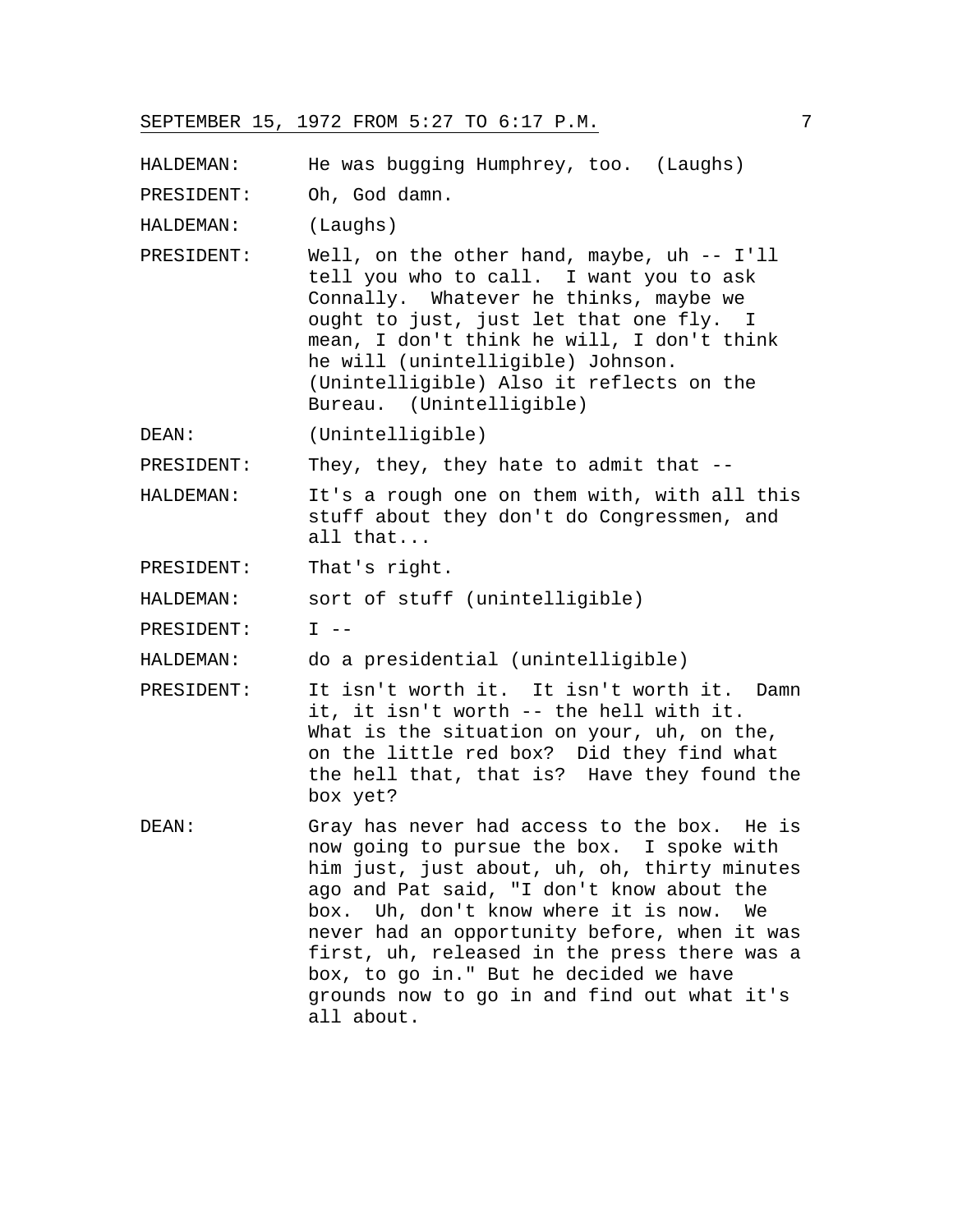HALDEMAN: The last public story was that she handed over to Edward Bennett Williams.

UNKNOWN: (Clears throat)

DEAN: That's right.

PRESIDENT: Perhaps the Bureau ought to go over -- (NOISE)

- HALDEMAN: The Bureau ought to go into Edward Bennett Williams and let's start questioning that son-of-a-bitch. Keep him tied up for a couple of weeks.
- PRESIDENT: Yeah, I hope they do. They -- The Bureau better get over pretty quick and get that red box. We want it cleared up. (Unintelligible)
- DEAN: That's exactly the way I, I gave it to Gray. I, uh, uh --
- PRESIDENT: We want it cleared up. We want to get to the bottom of it. If anybody is guilty over here we want to know.

HALDEMAN: (Unintelligible) in the news. (Laughs) (Noise)

- DEAN: Another interesting thing that's developed is, regarding the private litigation we've got is, uh, the Stans' libel action was assigned to Judge Richey.
- PRESIDENT: Oh, Christ.
- DEAN: Well, now, that's good and bad. Uh, Judge Richey is not known to be one of the intellects on the bench. That's conceded by many that he is uh, uh --
- PRESIDENT: (Unintelligible) in his own stupid way he's sort of, uh --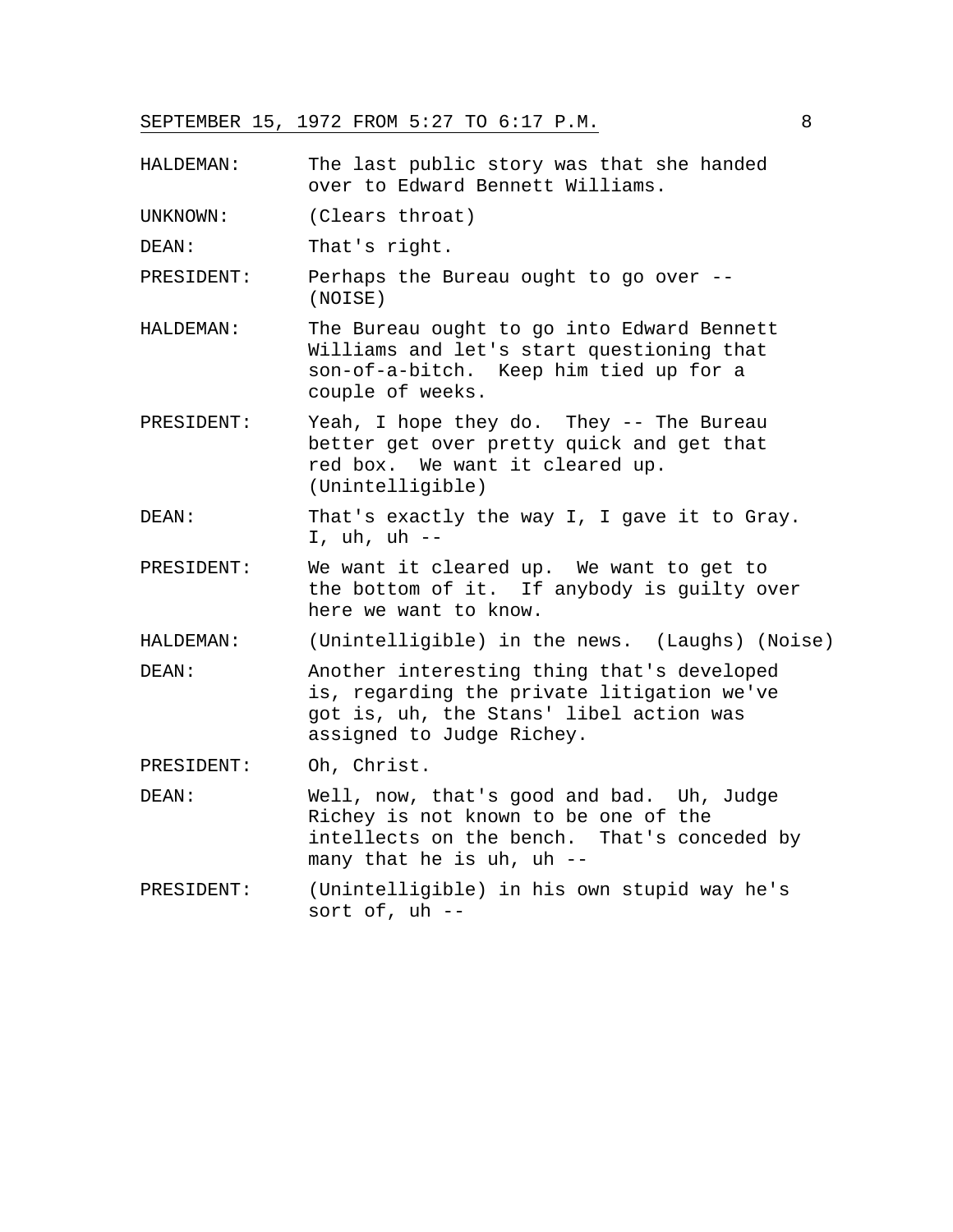- DEAN: Well, he's been thoroughly candid in his dealing with people about the case. He's made several entrees, uh, off the bench, to, to, uh, (1) to Kleindienst; (2) to, uh, his old friend Roemer McPhee, to keep Roemer abreast of what his thinking is. He told Roemer he thought that Maury ought to file a libel action.
- PRESIDENT: Did he?

DEAN: (Laughs)

PRESIDENT: Good.

DEAN: Uh --

HALDEMAN: Well, can he deal with that case concurrently with the other case?

DEAN: Yeah. The, the fact that the, the civil case came to a halt, that the depositions were halted and he --

HALDEMAN: -- opened his calendar for a few days.

DEAN: Well, it did that, and more than that. He had been talking to Silbert, and Silbert, uh, the U.S. Attorney down here, the Assistant U.S. Attorney was saying, "We are going to have a hell of a time drawing these indictments up because of the fact that these civil depositions keep coming out and the Grand Jury's got one eye on this civil case because they don't want to get themselves caught, uh, coming out with indictments and the civil case that is looking differently, so --

UNIDENTIFIED: Would you like to take Clark now; sir?

HALDEMAN: MacGregor's call?

PRESIDENT: Yeah. Go ahead.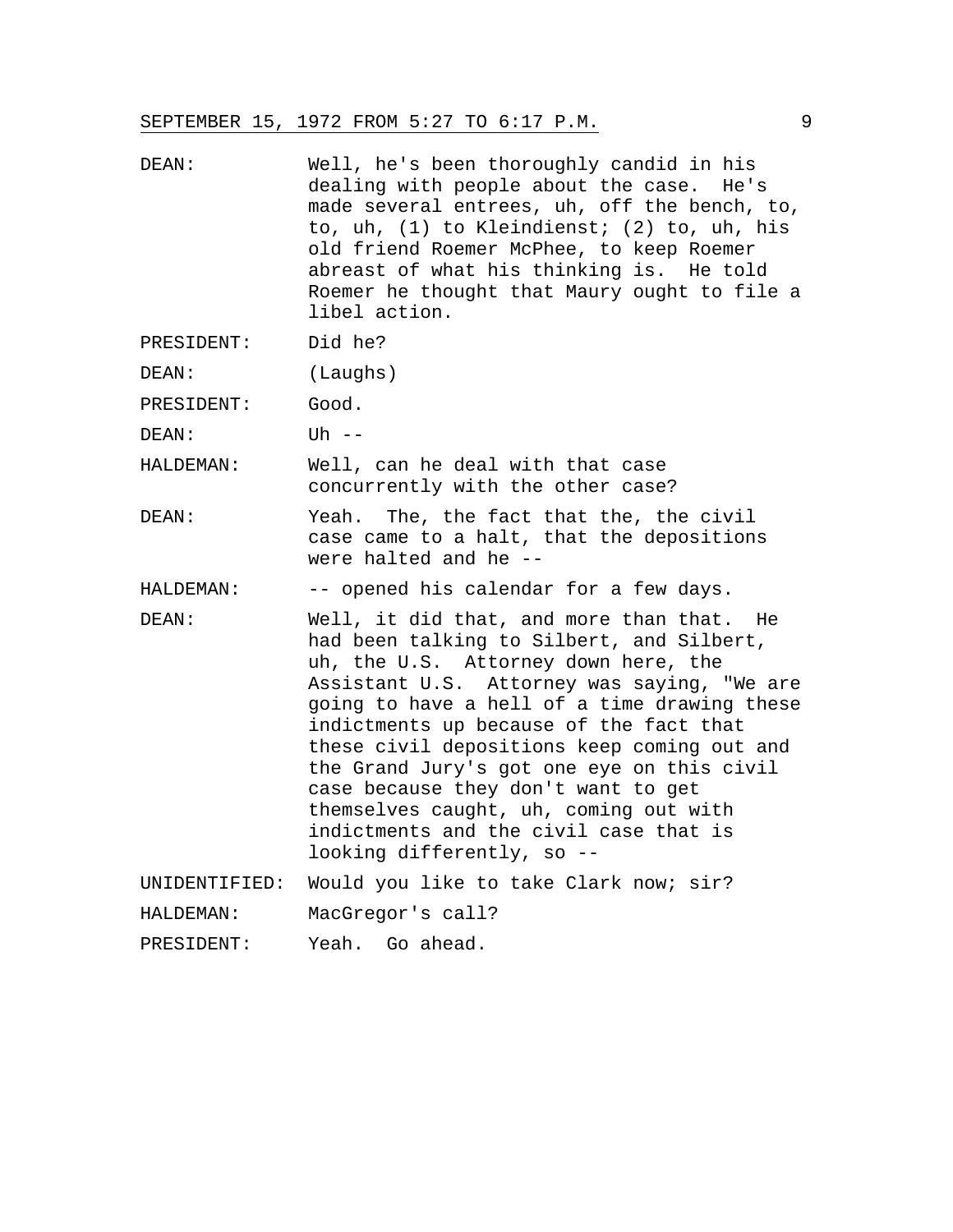DEAN: So, based, based on that, uh, uh, when Silbert had told Richey the, uh -- had a casual encounter -- in fact, uh, it was just in the hall -- Richey, the next thing he does is he stops the civil case so Silbert can get the indictment down.

(TELEPHONE RINGS)

PRESIDENT: Hm.

- DEAN: So it's, it's, uh -- he's got, he's got the abuse of process suit also. (Unintelligible)
- PRESIDENT: Hello. Yes. Yeah. Hello. Well you still alive? Yeah, yeah. Just sitting here with John Dean and he tells me that, uh, that you, that you're going to probably be sued or some damn thing.

HALDEMAN: Oh, God. (Unintelligible)

PRESIDENT: Did you put that last bug in? Yeah. Due to the fact that I (unintelligible). Yeah. Yeah. Good. Good. (unintelligible) (Pause) Yeah. (Pause) Good. (18 second pause) Sure. (Pause) Well, I'll tell you, uh, just don't let this keep you or your colleagues from concentrating on the big game. Yeah, that's right. I mean this, uh, this, this thing is just, uh, you know, one of those side issues and a month later everybody looks back and wonders what the hell the shouting was about. Yeah. Yeah. Okay, well, anyway get a good night's sleep. And don't, don't bug anybody without asking me. Okay? Yeah. (23 second pause) Thank you. Always. Okay. (1 minute, 32 second pause, noise and unintelligible conversation)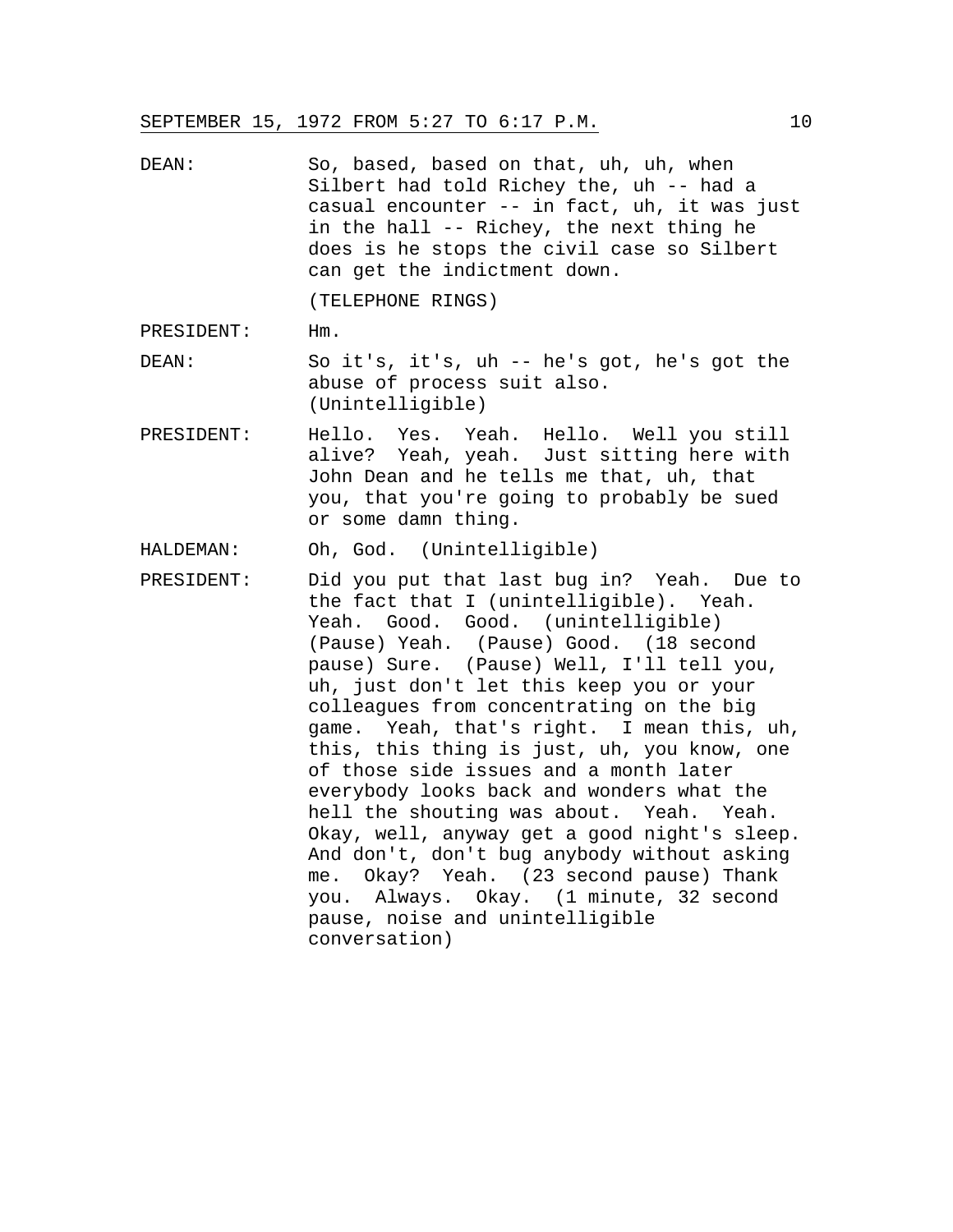DEAN: Three months ago I would have had trouble predicting where we'd be today. I think that I can say that fifty-four days from now that, uh, not a thing will come crashing down to our, our surprise.

PRESIDENT: Say what?

DEAN: Nothing is going to come crashing down to our surprise, either --

- PRESIDENT: Well, the whole thing is a can of worms, as you know. A lot of this stuff went on. And, uh, and, uh, and the people who worked (unintelligible) awfully embarrassing. And, uh, and, the, uh, but the, but the way you, you've handled it, it seems to me, has been very skillful, because you -- putting your fingers in the dikes every time that leaks have sprung here and sprung there. (Unintelligible) having people straighten the (unintelligible). The Grand Jury is dismissed now?
- DEAN: That is correct. They'll, they will have completed and they will let them go, so there will be no continued investigation prompted by the Grand Jury's inquiry. The, uh, GAO report that was referred over to Justice is on a shelf right now because they have hundreds of violations. They've got violations of McGovern's; they've got violations of Humphrey's; they've got Jackson violations, and several hundred Congressional violations. They don't want to start prosecuting one any more than they want the other. So that's, uh --
- PRESIDENT: They damn well not prosecute us unless they prosecute all the others.
- DEAN: That's right. That's right. Well, we are really talking about technical violations that were referred over also.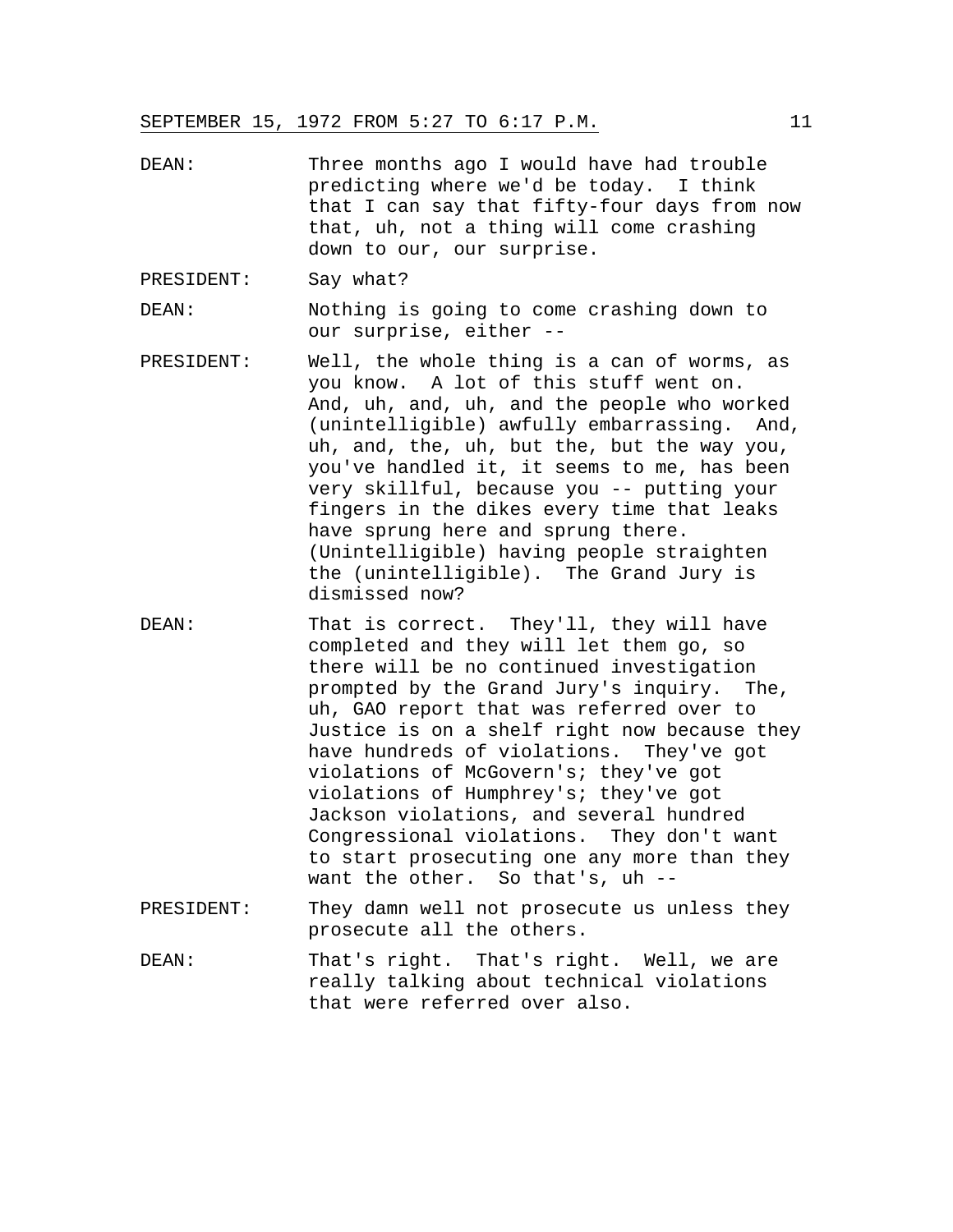| PRESIDENT: | Sure. What about, uh, uh, watching<br>Sure.<br>the McGovern contributors and all that sort<br>of thing?                                                                                                                         |
|------------|---------------------------------------------------------------------------------------------------------------------------------------------------------------------------------------------------------------------------------|
| DEAN:      | We've got a, we've got a hawk's eye on that.                                                                                                                                                                                    |
| PRESIDENT: | Yeah.                                                                                                                                                                                                                           |
| DEAN:      | And, uh, uh, he is, he is not in full compliance.                                                                                                                                                                               |
| PRESIDENT: | He isn't?                                                                                                                                                                                                                       |
| DEAN:      | No.                                                                                                                                                                                                                             |
| PRESIDENT: | Well, now, he has his three hundred<br>committees; have they all reported yet?<br>Have we -- we reported ours.                                                                                                                  |
| DEAN:      | Yes we -- Well, we have a couple of<br>delinquent state committees out, uh --                                                                                                                                                   |
| PRESIDENT: | Right, but it's done now.                                                                                                                                                                                                       |
| DEAN:      | If they $--$                                                                                                                                                                                                                    |
| PRESIDENT: | (Unintelligible) Have the paper committees<br>all reported, the three hundred or so<br>committees he's supposed to have.                                                                                                        |
| DEAN:      | We $-$ no, they have not.                                                                                                                                                                                                       |
| PRESIDENT: | Can we say something about that, or have we?                                                                                                                                                                                    |
| DEAN:      | Well, one of the things that he has not<br>done, is he has never disclosed the fact<br>that he's got some three hundred committees.<br>This has been a Wall Street Journal piece<br>that picked it up and carried it and, uh -- |
| PRESIDENT: | Oh, he has never admitted that publicly?                                                                                                                                                                                        |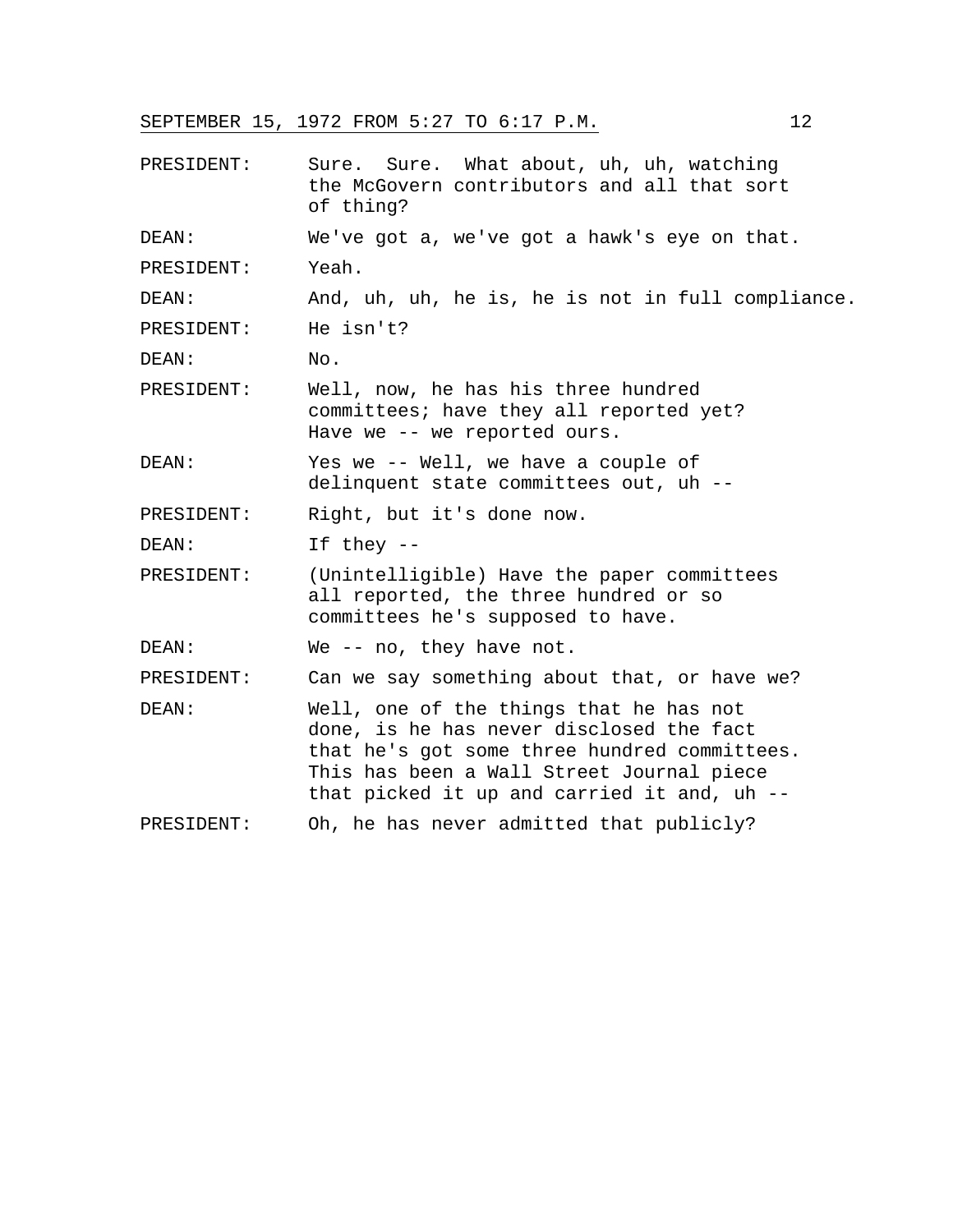| DEAN: | No, he hasn't. And it's quite -- it's a tax  |
|-------|----------------------------------------------|
|       | sham that he set it up for. And $-$ - It is  |
|       | hard to comprehend why he set up three       |
|       | hundred committees, frankly. Uh, he doesn't  |
|       | need that many, he doesn't have that sort of |
|       | large contributors, where they have to       |
|       | disburse small (unintelligible)              |

HALDEMAN: Unless someone's giving nine hundred thousand dollars.

DEAN: That's right.

PRESIDENT: Which could be very possible.

HALDEMAN: He may be getting nine hundred thousand dollars from somebody.

- PRESIDENT: From two or three people. He may have some big angels. I don't think he is getting a hell of a lot of small money. I don't think so. I don't believe this crap. I mean if he -- Have you had your Post Office check yet?
- HALDEMAN: That John was going to do. I don't know. (Pause)

PRESIDENT: That's an interesting thing to check.

HALDEMAN: Yeah.

PRESIDENT: You know how little those damn things (unintelligible)

DEAN: (unintelligible) right. As I see it, now, the only problems that, uh, that we have are, are the human problems and we'll keep a close eye on that.

PRESIDENT: Union?

DEAN: Human.

PRESIDENT: Oh.

DEAN: (Unintelligible)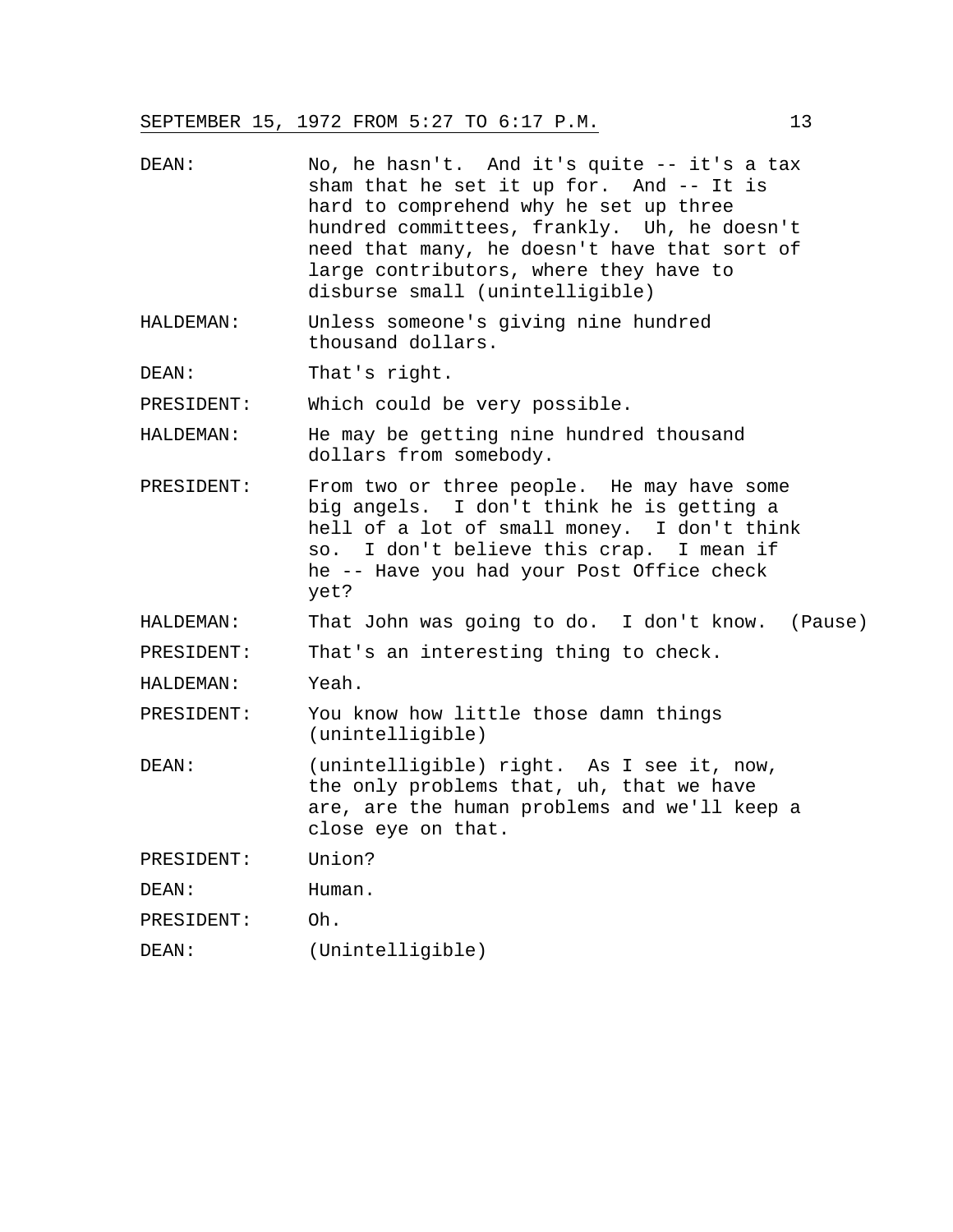- HALDEMAN: People--Human frailties, where people fall apart.
- DEAN: Human frailties people getting annoyed and some finger-pointing and false accusations, and any internal dissension of that nature.
- PRESIDENT: You mean on this case?
- DEAN: On this case. Uh, there is some bitterness between, for example, the Finance Committee and the Political Committee. They feel that they're taking all the heat, and, and, uh, all the people upstairs are bad people and they're not being recognized.
- PRESIDENT: Ridiculous.
- DEAN: It is -- I mean --

PRESIDENT: They're all in it together.

DEAN: That's right.

PRESIDENT: They should just, uh, just behave and, and, recognize this, this is, again, this is war. We're getting a few shots and it'll be over, and we'll give them a few shots and it'll be over. Don't worry. I wouldn't want to be on the other side right now. Would you? I wouldn't want to be in Edward Bennet Williams', Williams' position after this election.

DEAN: No. No.

PRESIDENT: None of these bastards --

DEAN: He, uh, he's done some rather unethical things that have come to light already, which in -- again, Richey has brought to our attention.

PRESIDENT: Yeah.

DEAN: He went down --

HALDEMAN: Keep a log on all that.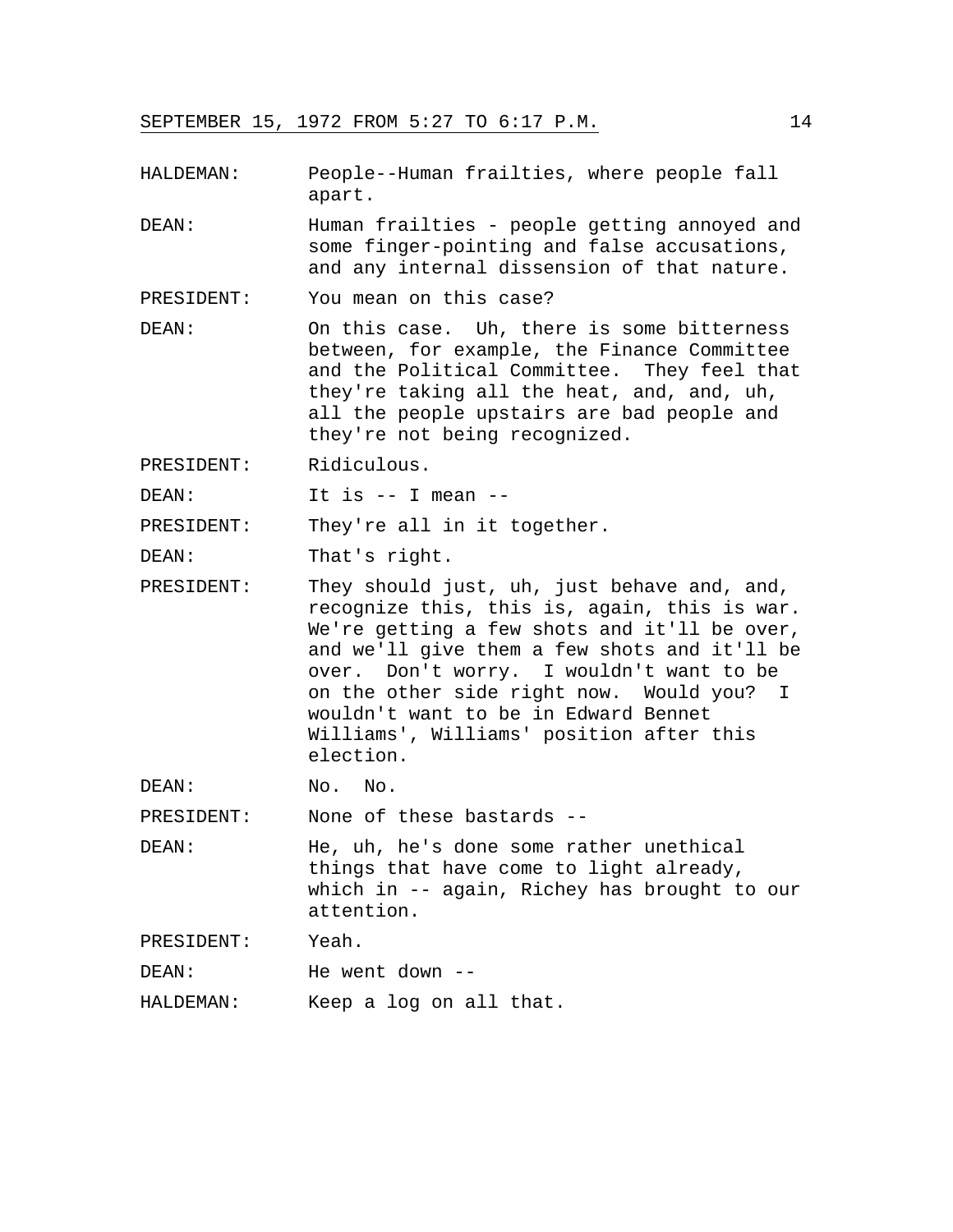DEAN: Oh, we are, indeed. Yeah. PRESIDENT: Yeah. HALDEMAN: Because afterwards that's the guy, PRESIDENT: We're going after him. HALDEMAN: That's the guy we've got to ruin. DEAN: He had, he had an ex parte --PRESIDENT: You want to remember, too, he's an attorney for the Washington Post. DEAN: I'm well aware of that. PRESIDENT: I think we are going to fix the son-of-abitch. Believe me. We are going to. We've got to, because he's a bad man. DEAN: Absolutely. PRESIDENT: He misbehaved very badly in the Hoffa matter. Our -- some pretty bad conduct, there, too, but go ahead. DEAN: Well, that's, uh, along that line, uh, one of the things I've tried to do, is just keep notes on a lot of the people who are emerging as, PRESIDENT: That's right. DEAN: as less than our friends. PRESIDENT: Great. DEAN: Because this is going to be over some day and they're -- We shouldn't forget the way that some of them (unintelligible) -- PRESIDENT: I want the most, I want the most comprehensive notes on all of those that have tried to do us in. Because they didn't have to do it.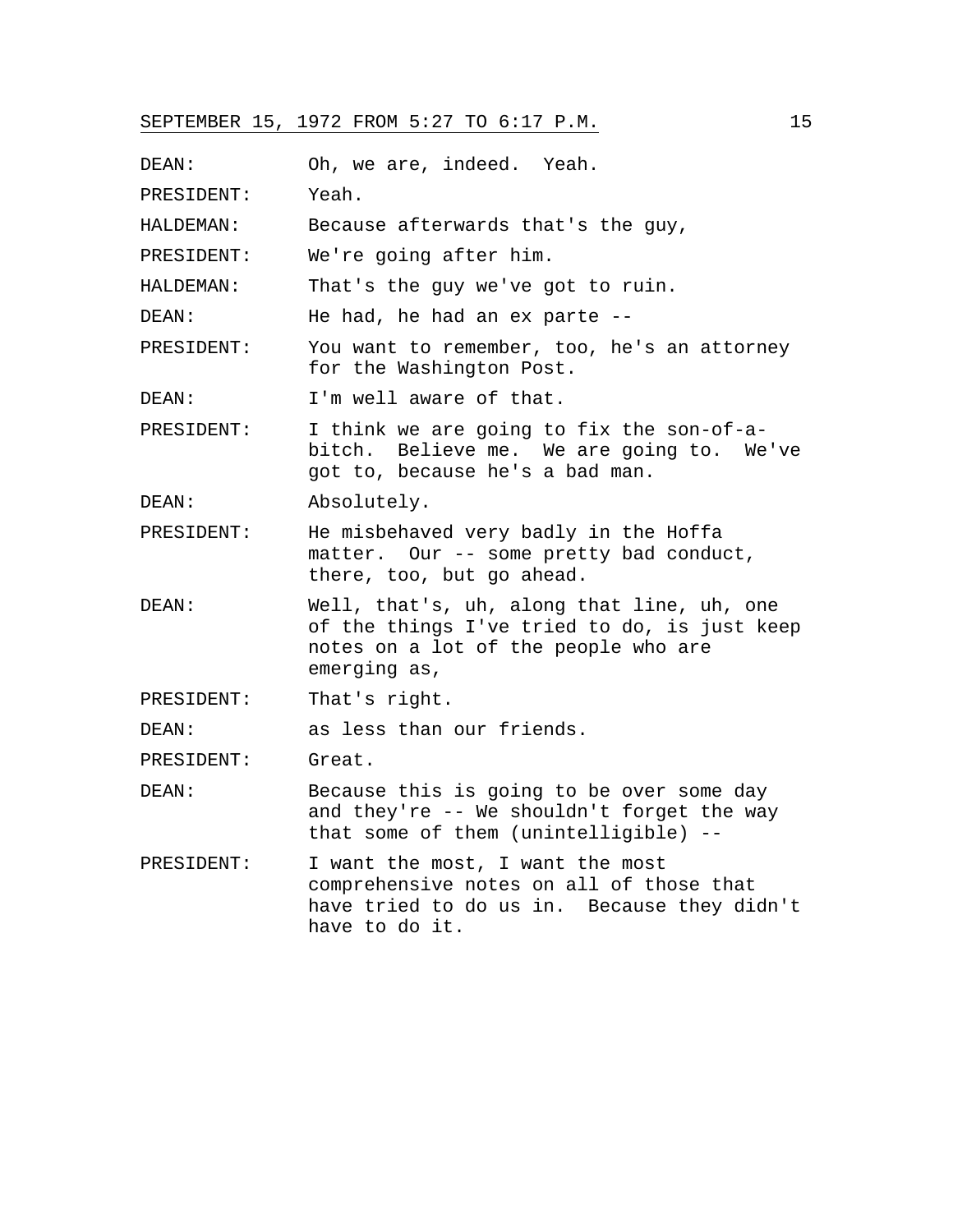DEAN: That's right.

PRESIDENT: They didn't have to do it. I mean, if the thing had been a clo -- uh, they had a very close election everybody on the other side would understand this game. But now they are doing this quite deliberately and they are asking for it and they are going to get it. And this, this -- We, we have not used the power in this first four years, as you know.

DEAN: That's true.

PRESIDENT: We have never used it. We haven't used the Bureau and we haven't used the Justice Department, but things are going to change now. And they're going to change, and, and they're going to get it right --

DEAN: That's an exciting prospect.

PRESIDENT: It's got to be done. It's the only thing to do.

HALDEMAN: We've got to.

- PRESIDENT: Oh, oh, well, we've just been, we've been just God damn fools. For us to come into this election campaign and not do anything with regard to the Democratic Senators who are running, and so forth. They're, they're crooks, they've been stealing, they've been taking (unintelligible). That's ridiculous. Absolutely ridiculous. It's not going, going to be that way any more, and, uh --
- HALDEMAN: Really, it's ironic, you know, because we've gone to such extremes to do every -- You know, you, you and your damn regulations  $with$   $-$

PRESIDENT: Right.

HALDEMAN: Everybody worries about,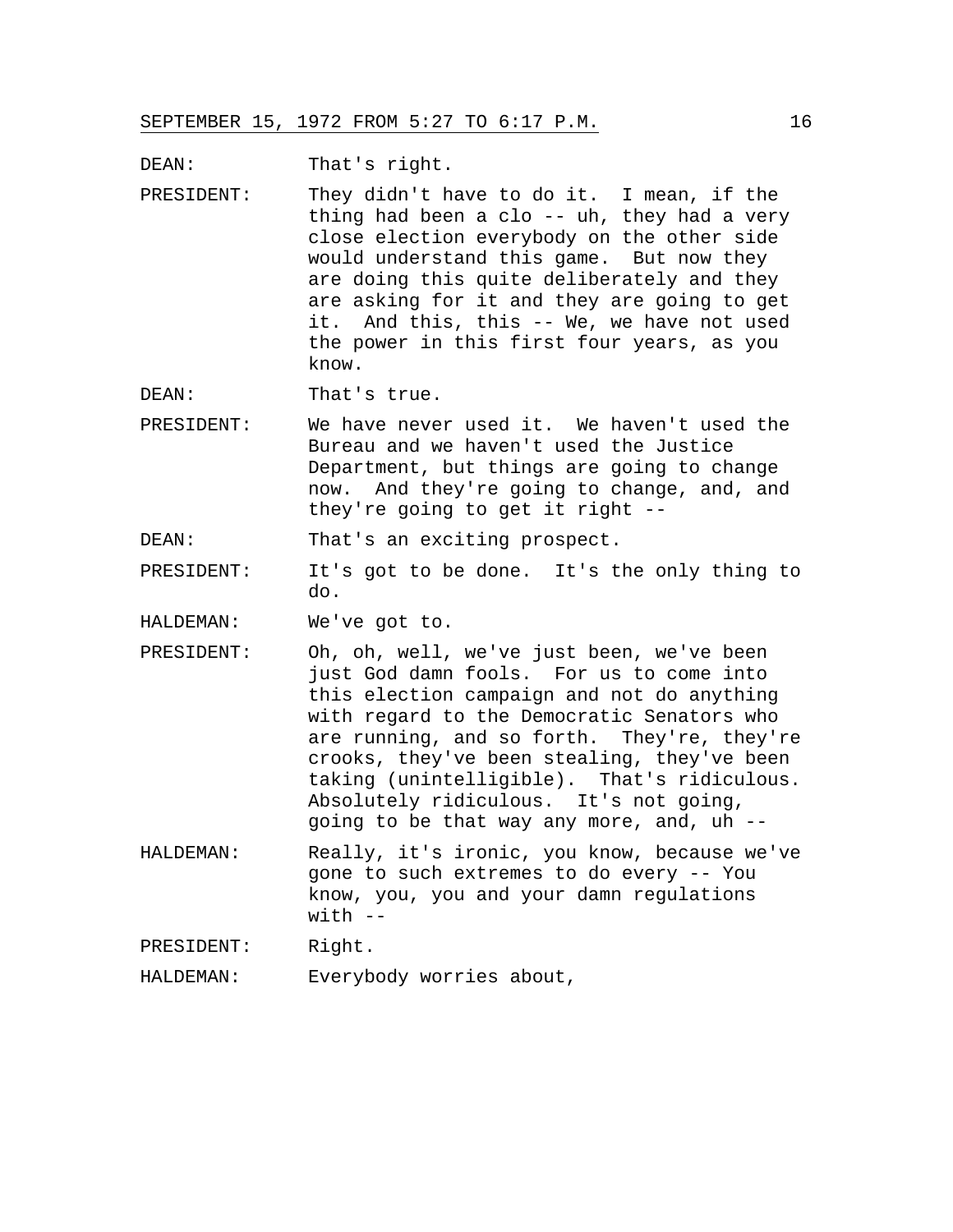PRESIDENT: That's right.

HALDEMAN: about...

PRESIDENT: That's right.

HALDEMAN: not picking up a hotel bill or anything.

DEAN: Well, I think, we can, I think, I think we can be proud of the White House staff. It really has...

PRESIDENT: That's right.

DEAN: had no problems of that --

PRESIDENT: Well, that's right.

- DEAN: And they're looking, this GAO audit that's going on right now, uh, I think that they have got some suspicion, uh, in even a cursory investigation, which is not going to discover anything, that they're going to find something here. I learned today incidentally, that, that, uh, I haven't confirmed this because it's -- came from the GO, GAO auditor, investigator who's down here, that he is down here at the Speaker of the House's request, which surprised me.
- HALDEMAN: Well, God damn the Speaker of the House. Maybe we better put a little heat on him.

PRESIDENT: I think so too.

HALDEMAN: Because he's got a lot worse problems than he's going to find down here.

DEAN: That's right. (Pause)

HALDEMAN: That's the kind of thing --

PRESIDENT: I know, let the police department go.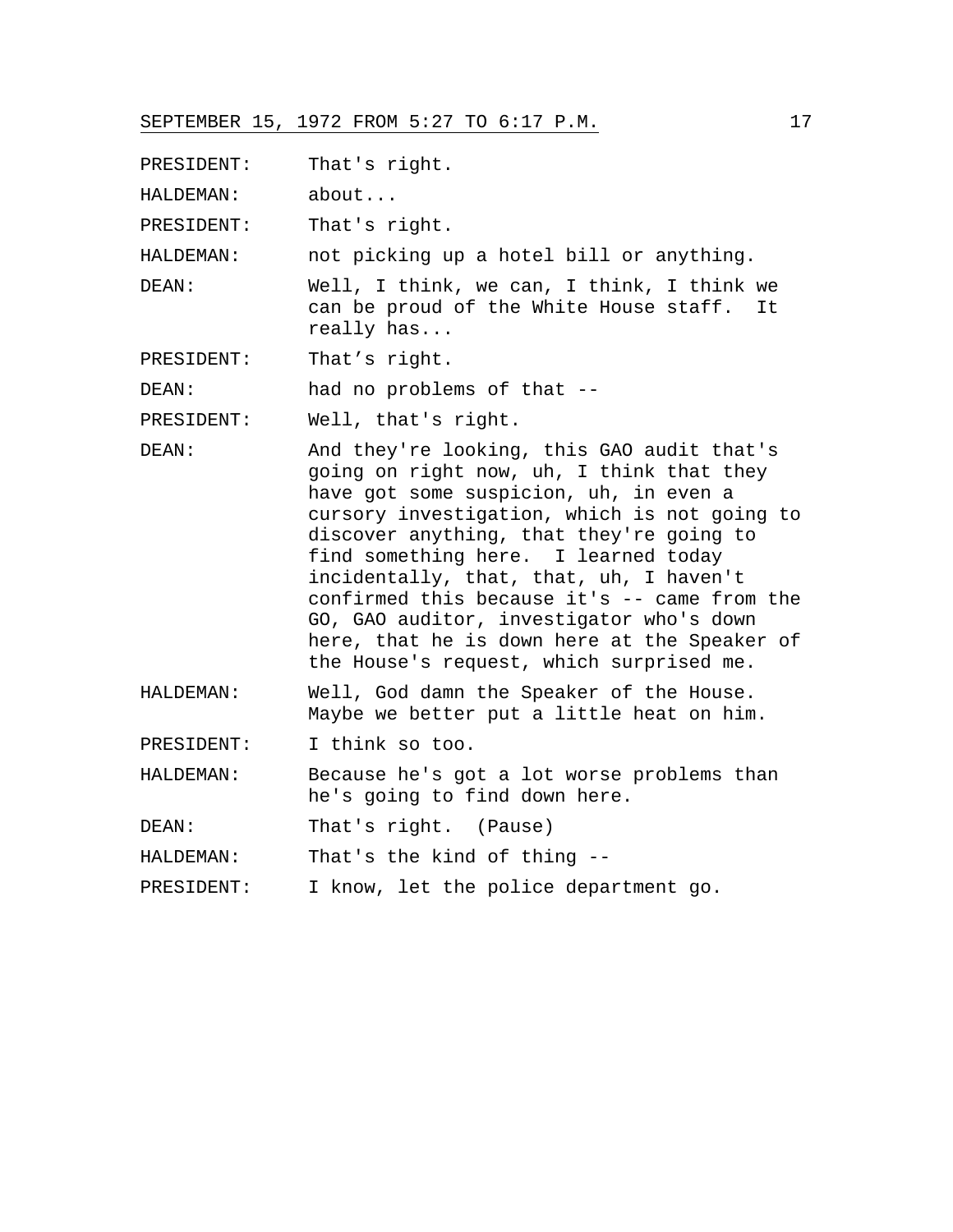- HALDEMAN: That's the kind of thing that, you know, you -- What we really ought to do is call the Speaker and say, "I regret to see you ordering GAO down here because of what it's going to cause us to require to do to you."
- PRESIDENT: Why don't you just have Harlow go see him and tell him that?

HALDEMAN: Because he wouldn't do it.

PRESIDENT: Hm?

HALDEMAN: 'Cause he wouldn't do it.

PRESIDENT: Harlow wouldn't do it, you mean.

HALDEMAN: Harlow would say, "Mr. Speaker --"

PRESIDENT: Yeah.

DEAN: I, I suppose the other area we are going to see some publicity on in the coming weeks because, uh. I think after the, now that the indictments are down, there's going to be a cresting on that. The whitewash charge of course, but, uh, I think we can handle that while the civil case is in abeyance. But Patman's hearings, uh, his Banking and Currency Committee, and we've got to - whether we will be successful or not in turning that off, I don't know. We've got a plan whereby Rothblatt and Bittman, who are counsel for the five men who were, or actually a total or seven, that were indicted today, are going to go up and visit every member and say, "If you commence hearings you are going to jeopardize the civil rights of these individuals in the worst way, and they'll never get a fair trial," and the like, and try to talk to members on, on that level. Uh --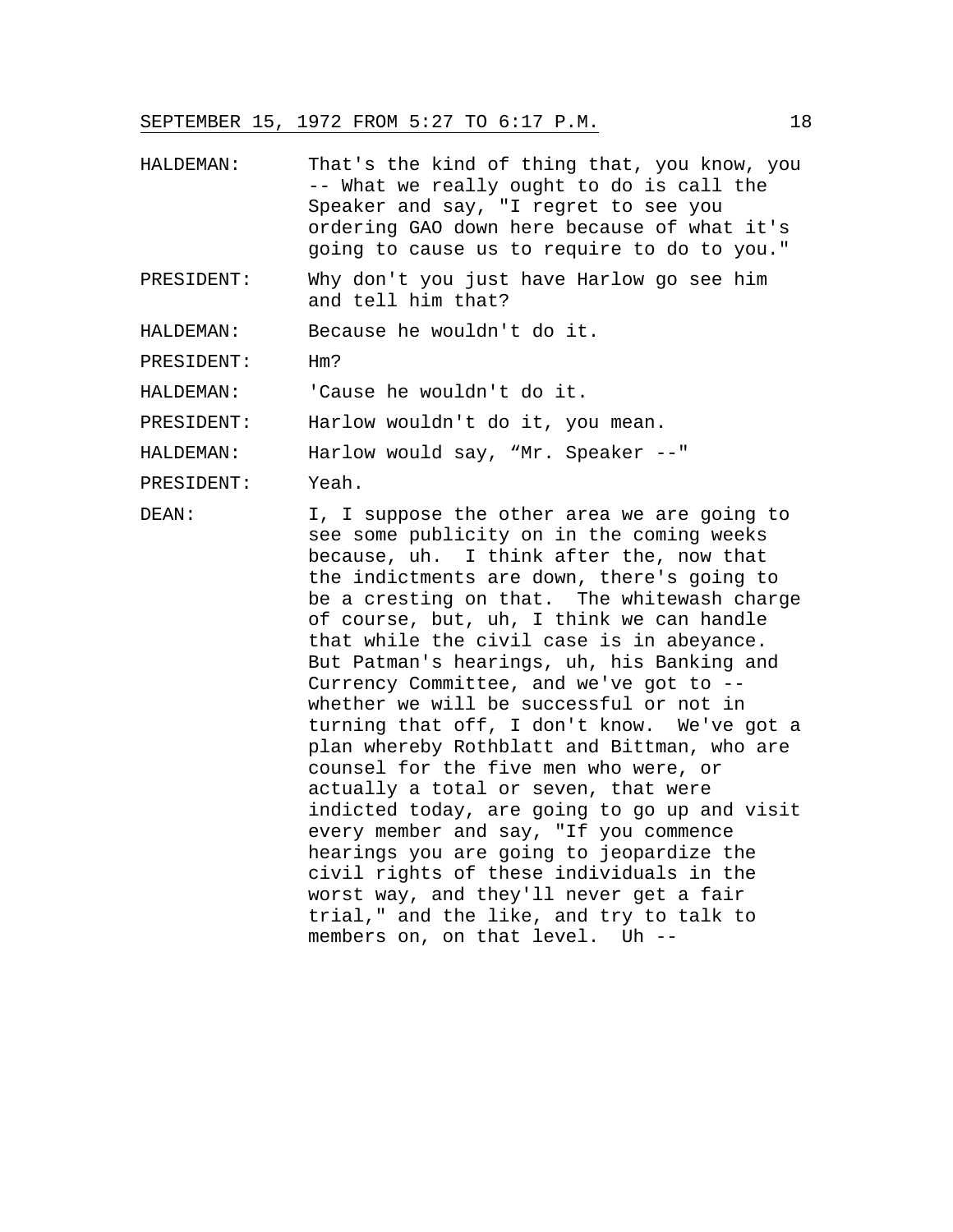- PRESIDENT: Why not ask that they request to be heard by, by the Committee and explain it publicly?
- DEAN: Publicly, they've planned that. What they're going to say is, "If you do commence with these hearings, we plan to publicly come up and say what you're doing to the rights of individuals." Something to that effect.
- PRESIDENT: As a matter of fact they could even make a motion in court to get the thing dismissed.

DEAN: That's another thing we're doing is to, is

- PRESIDENT: Because these hearings ---
- DEAN: bring an injunctive action against, uh, the appearance, say --
- HALDEMAN: Well, going the other way, the dismissal of the, of the, of the indictment --
- PRESIDENT: How about trying to get the criminal cases, criminal charges dismissed on the grounds that there, well, you know --

HALDEMAN: The civil rights type stuff.

DEAN: Civil rights -- Well that, we're working again, we've got somebody approaching the ACLU for these guys, and have them go up and exert some pressure because we just don't want Stans up there in front of the cameras with Patman and Patman asking all these questions. It's just going to be the whole thing, the press going over and over and over again. Uh, one suggestion was that Connally is, is close to Patman and probably if anybody could talk turkey to Patman, uh, Connally might be able to. Now I don't know if that's, uh, a good idea or not. I don't think he -- don't know if he can. Uh, Jerry Ford is not really taking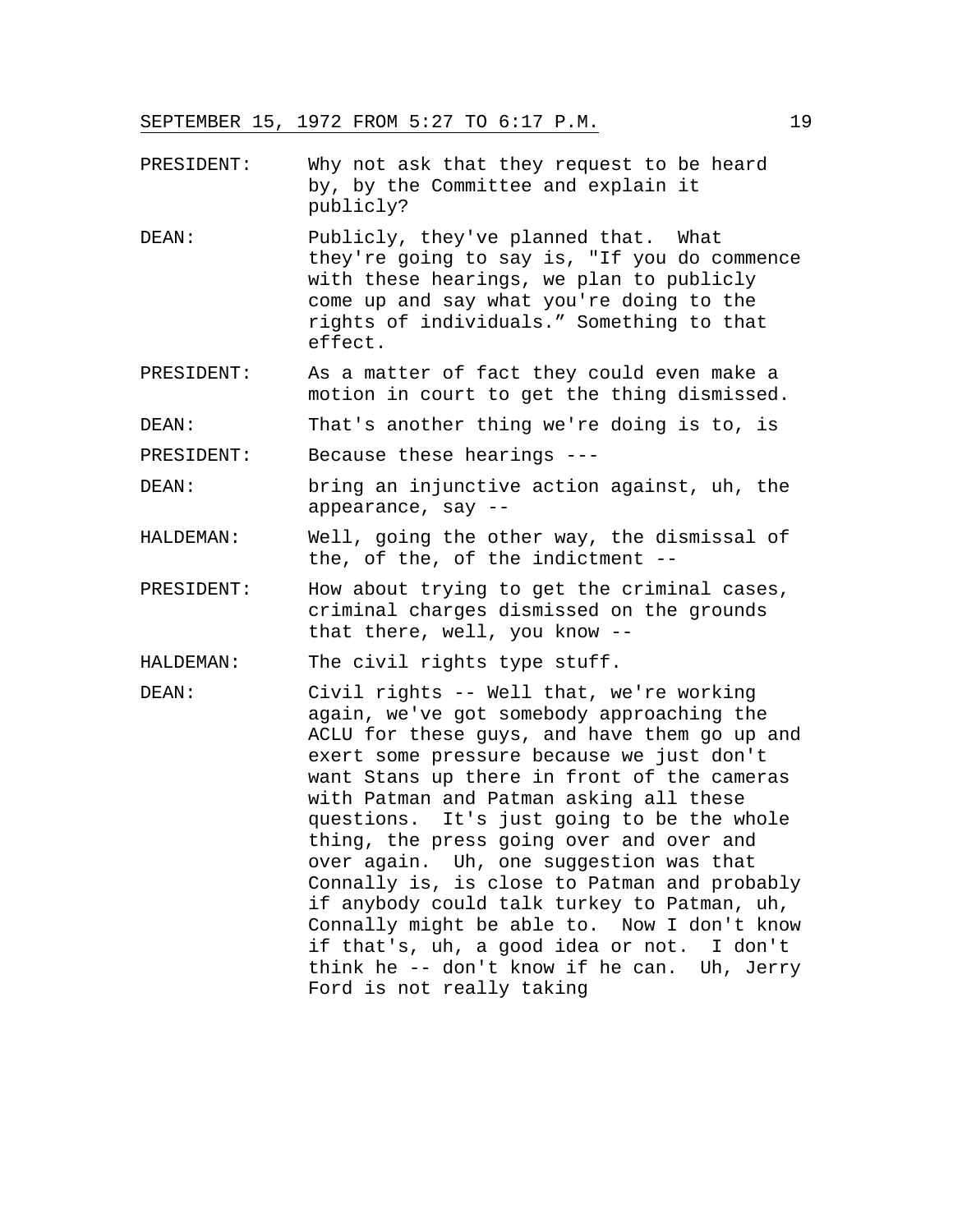- DEAN: (cont.) an active interest in this matter that, that is developing, so Stans can go see Jerry Ford and try to brief him and explain to him the problems he's got. And then the other thing we are going to do is we're looking at all the campaign reports of every member of that Committee because we are convinced that none of them have probably totally complied with the law either. And if they want to get into it, if they want to play rough, some day we better say, "Well, gentlemen, we think we ought to call to your attention that you haven't complied A, B, C, D, E, and F, and we're not going to hold that a secret if you start talking campaign violations here."
- PRESIDENT: Uh, what about Ford? Do you think so? Do you think he can do anything with Patman? Connally can't be sent up there.

HALDEMAN: No.

PRESIDENT: Connally

- DEAN: I don't think anybody can do anything with Patman. But if, if Ford can get the minority members, uh, together on that one, it's going to be a lot --
- PRESIDENT: They've got a very weak man in Widnall, unfortunately. Heckler is all right.

HALDEMAN: Heckler was great.

DEAN: She was great, with, uh --

PRESIDENT: That's what I understand, but you see, Windnall -- let's take somebody -- Jerry could talk to him. Put it down, uh, Jerry should talk to Windnall and, uh, just brace him, tell him I thought it was (unintelligible) start behaving. Not let him be the chairman of the Committee in the House. That's what you want?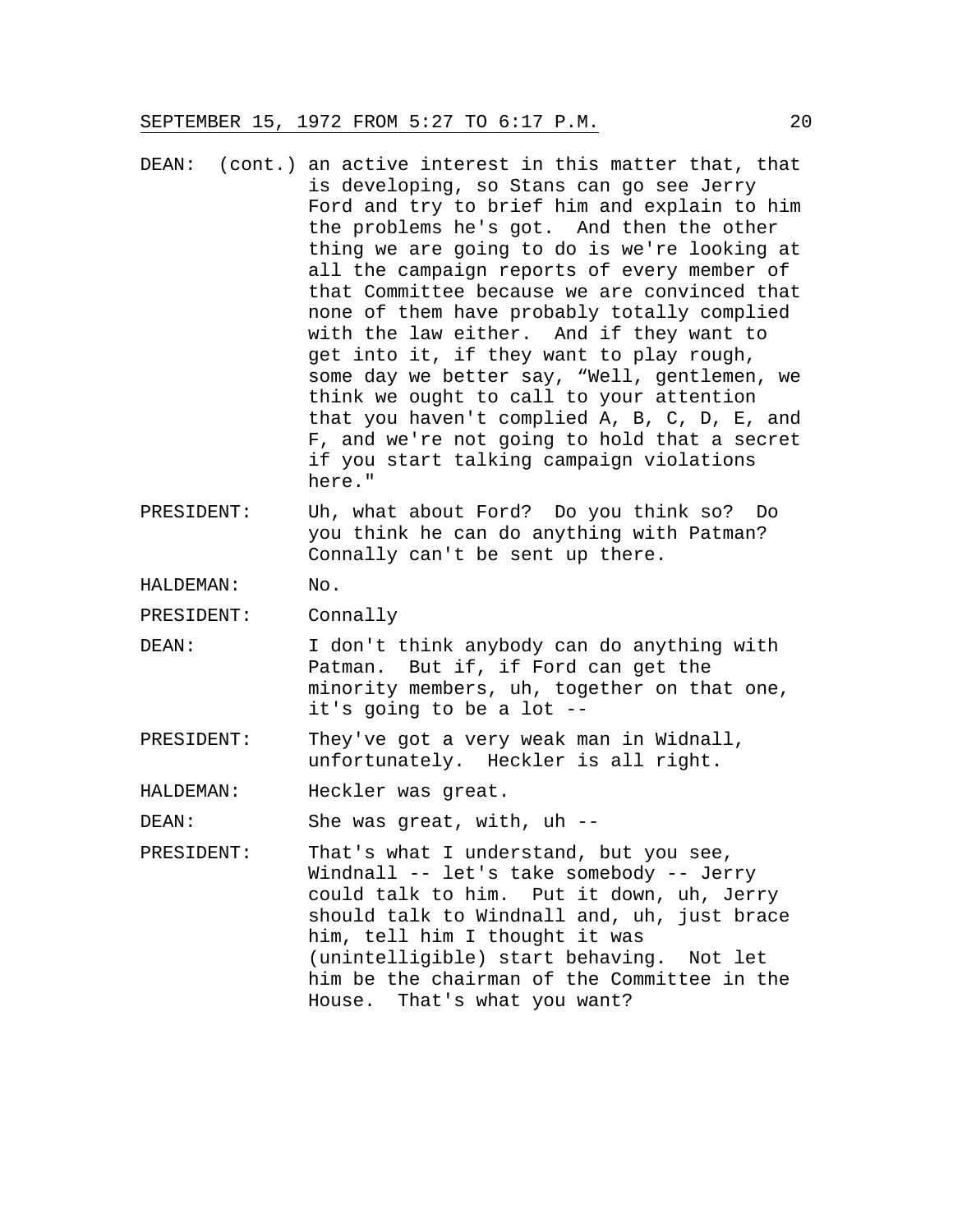- DEAN: That would be very helpful, to get our minority side at least together on the thing.
- PRESIDENT: Jerry's really got to lead on this. He's got to really lead.
- HALDEMAN: Jerry should, damn it. This is exactly the thing he was talking about, that the reason they are staying in is so that they can

PRESIDENT: That's right.

HALDEMAN: run investigations.

- PRESIDENT: Well, the point is that they ought to raise hell about this, uh, this -- these hearings are jeopardizing the -- I don't know that they're, that the, the, the counsel calling on the members of the Committee will do much good. I was, I -- it may be all right but - - I was thinking that they really ought to blunderbuss it in the public arena. It ought to be publicized.
- DEAN: Right.
- HALDEM4AN: Good.
- DEAN: Right.

PRESIDENT: That's what this is, public relations.

DEAN: That's, that's all it is, particularly if Patman pulls the strings off, uh -- (Pause) That's the last forum that, uh, uh, it looks like it could be a problem where you just have the least control the way it stands right now. Kennedy has also suggested he may call hearings of his Administrative Practices and Procedure Subcommittee. Uh, as, as this case has been all along, you can spin out horribles that, uh, you, you can conceive of, and so we just don't do that. I stopped doing that about, uh, two months ago.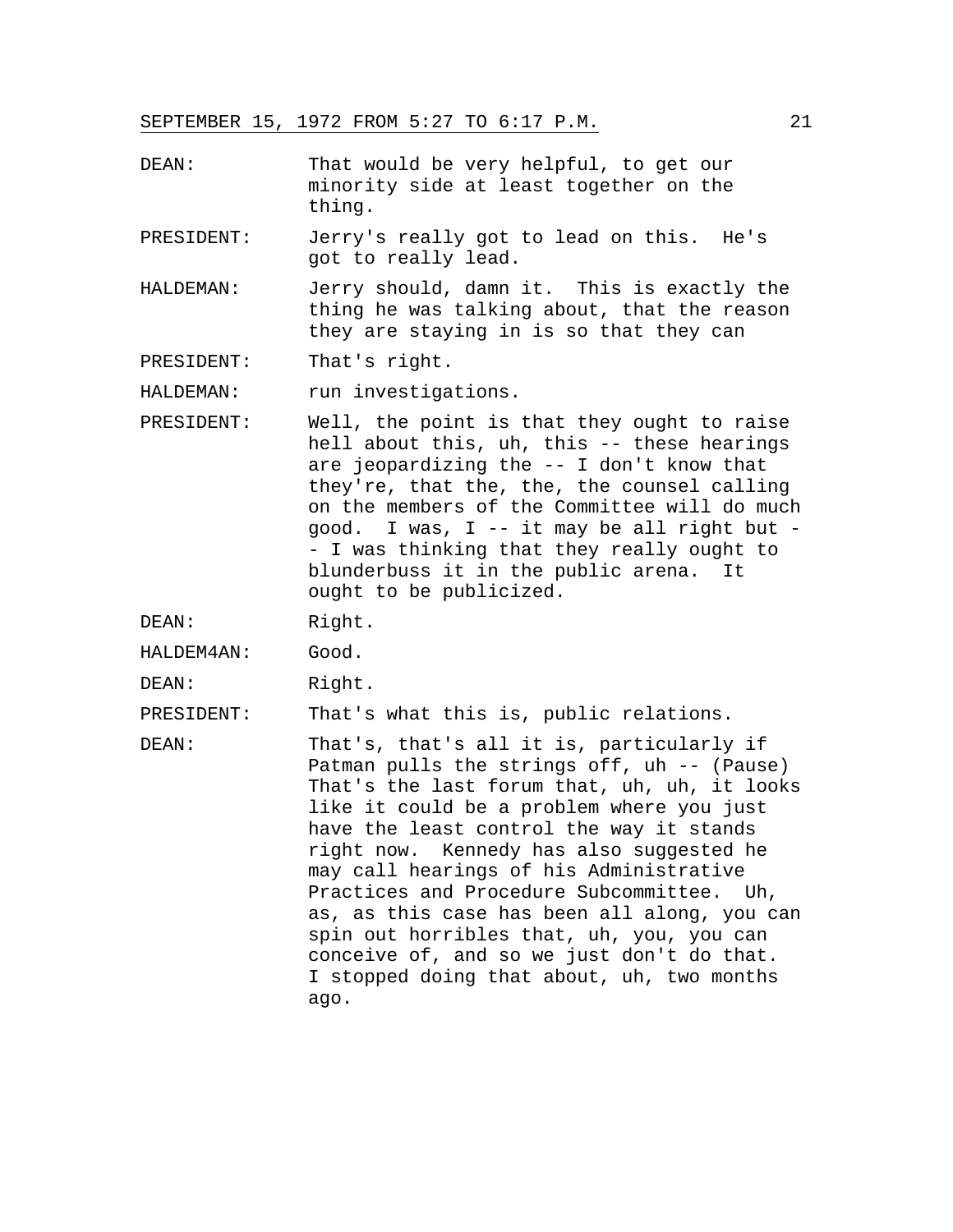PRESIDENT: Yeah.

DEAN: We just take one at a time and you deal with it based on --

PRESIDENT: And you really can't just sit and worry yourself --

DEAN: No.

PRESIDENT: about it all the time, thinking, "The worst may happen," but it may not. So you just try to button it up as well as you can and hope for the best. And,

DEAN: Well if Bob --

PRESIDENT: and remember that basically the damn thing is just one of those unfortunate things and, we're trying to cut our losses.

DEAN: Well, certainly that's right and certainly it had no effect on you. That's the, the good thing.

HALDEMAN: It really hasn't.

PRESIDENT: It has or hasn't?

HALDEMAN: No, it hasn't. It has been kept away from the White House almost completely and from the President totally. The only tie to the White House has been the Colson effort they keep trying to haul in.

DEAN: And now, of course

HALDEMAN: That's falling apart.

DEAN: The two former White House people, low level, indicted, one consultant and one member of the Domestic Council staff. That's not very much of a tie.

HALDEMN: No.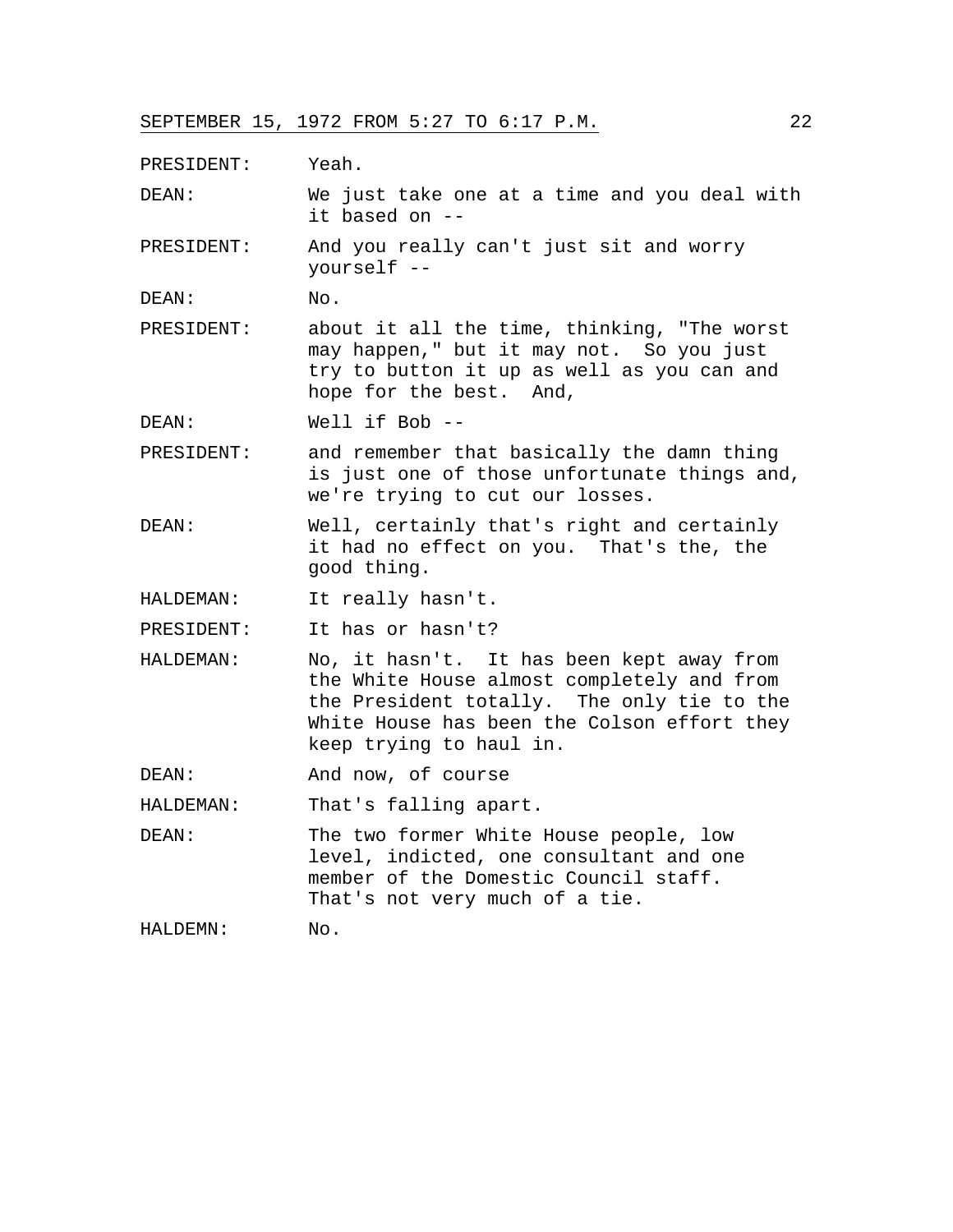| PRESIDENT: | Well their names have been already<br>mentioned.                                                                                                                  |
|------------|-------------------------------------------------------------------------------------------------------------------------------------------------------------------|
| DEAN:      | Oh, they've been                                                                                                                                                  |
| PRESIDENT: | Voluminous accounts.                                                                                                                                              |
| HALDEMAN:  | And it's, it's been discounted --                                                                                                                                 |
| PRESIDENT: | You know, they've already been convicted in<br>the press.                                                                                                         |
| DEAN:      | Absolutely.                                                                                                                                                       |
| HALDEMAN:  | Yep.                                                                                                                                                              |
| PRESIDENT: | God damn it, if they'd been communists you'd<br>have the Washington Post and the New York<br>Times raising hell about their civil rights.                         |
| DEAN:      | That's right.                                                                                                                                                     |
| PRESIDENT: | Or Manson.                                                                                                                                                        |
| DEAN:      | That's right.                                                                                                                                                     |
| PRESIDENT: | Jesus Christ. If they'd been killers,<br>wouldn't $--$                                                                                                            |
| DEAN:      | That's right.                                                                                                                                                     |
| PRESIDENT: | Isn't that true?                                                                                                                                                  |
| DEAN:      | It's absolutely true.                                                                                                                                             |
| PRESIDENT: | These poor bastards are -- well they've been<br>-- they've got no way they can ever -- In<br>fact, they ought to move the, uh, move the<br>trial away from the -- |
| DEAN:      | Well, there has been extensive clipping by<br>the counsel in this case, and I've gone<br>through some of these clippings and it's<br>just phenomenal the, uh      |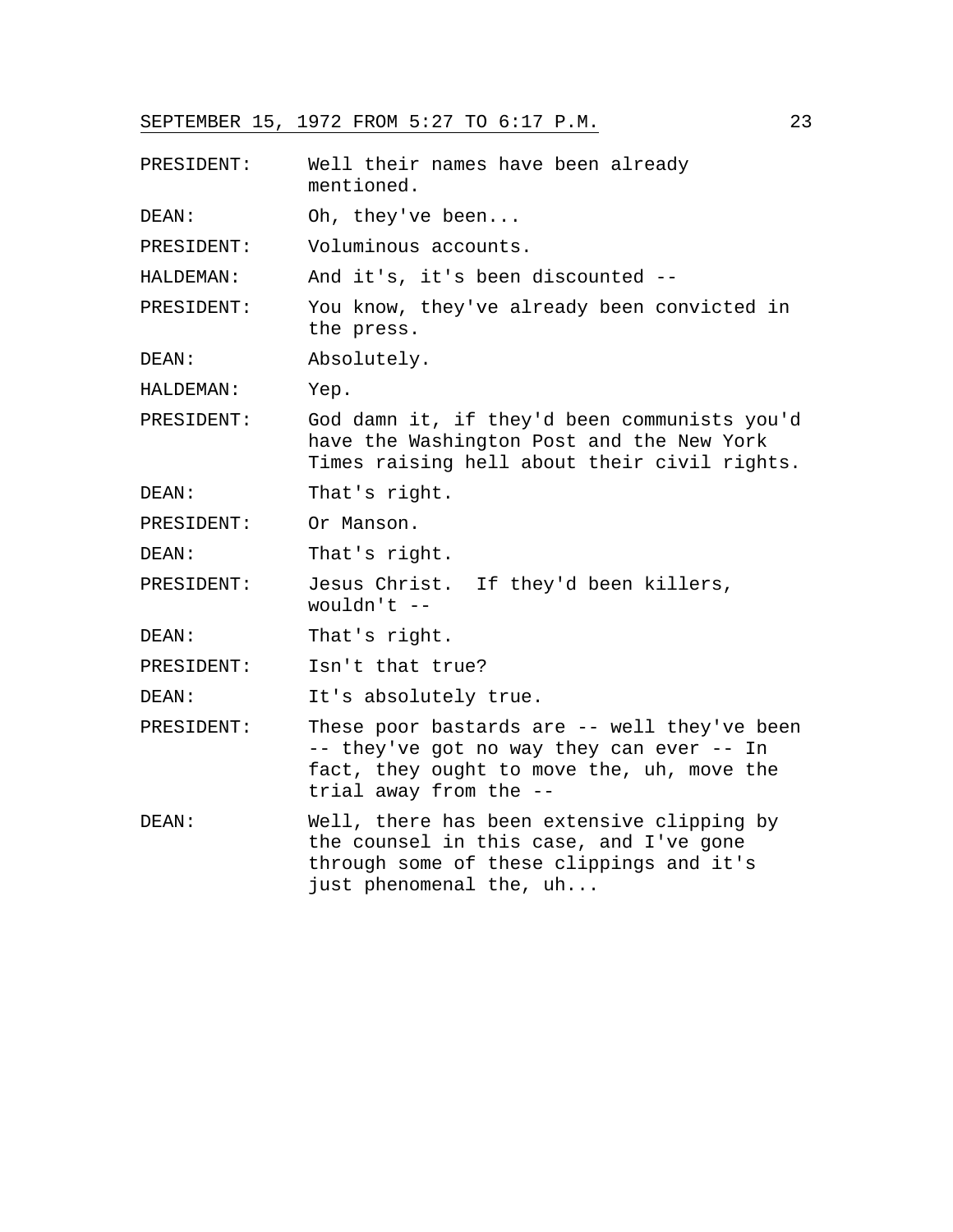PRESIDENT: Yeah.

DEAN: the amount of coverage this case is getting. They may never get a fair trial, may never get a fair trial. They may never get a jury that can convict them or pull it together. And the Post, as you know, has got a, a, a real large team that they've assigned to do nothing but this...

PRESIDENT: Sure.

DEAN: this case. Couldn't believe they put Maury Stans' story about his libel suit, which was just playing so heavily on the networks last night, and in the evening news, they put it way back on about page eight of the Post...

PRESIDENT: Sure.

DEAN: and didn't even cover it as a -- in total.

- PRESIDENT: I expect that. That's all right. We've (unintelligible)
- HALDEMAN: The Post is ...
- PRESIDENT: The Post has asked -- it's going to have its problems.

HALDEMAN: (Unintelligible)

DEAN: The networks, the networks are good with Maury coming back three days in a row and --

PRESIDENT: That's right. Right. The main thing is the Post is going to have damnable, damnable problems out of this one. They have a television station.

DEAN: That's right, they do.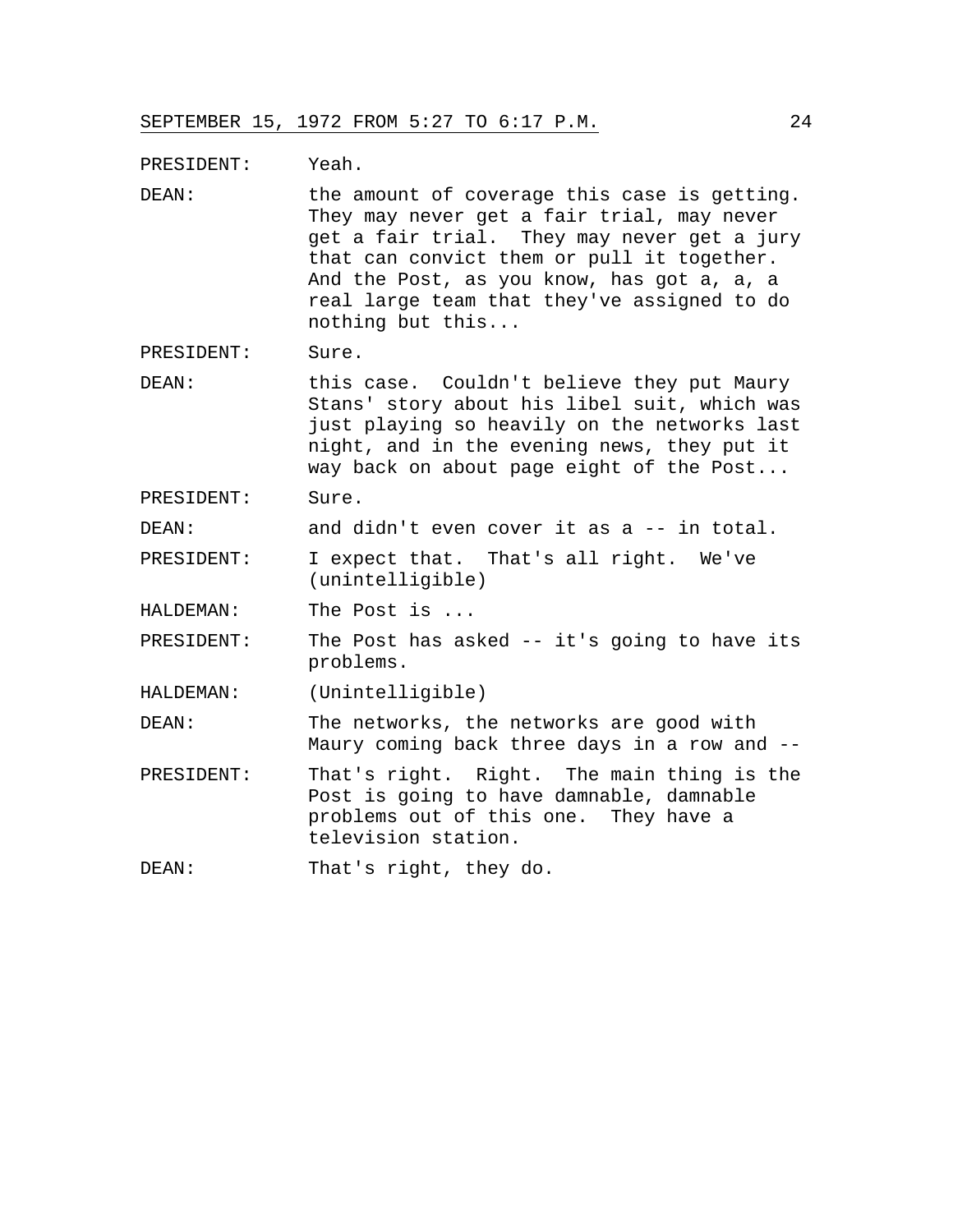PRESIDENT: And they're going to have to get it renewed. HALDEMAN: They've got a radio station, too. PRESIDENT: Does that come up too? The point is, when does it come up? DEAN: I don't know. But the practice of nonlicensees filing on top of licensees has certainly gotten more,... PRESIDENT: That's right. DEAN: more active in the, in the area. PRESIDENT: And it's going to be God damn active here. DEAN: (Laughs) PRESIDENT: Well, the game has to be played awfully rough. I don't know -- Now, you, you'll follow through with -- who will over there? Who -- Timmons, or with Ford, or -- How's it going to operate? HALDEMAN: I'll talk to Bill. I think -- Yeah. DEAN: Dick Cook has been working... HALDEMAN or PRESIDENT: (Unintelligible) DEAN: on it. HALDEMAN: Cook is the guy. DEAN: Dick has been working on it. PRESIDENT: Maybe Mitchell should -- HALDEMAN: Well, maybe Mitchell ought to -- would, could Mitchell do it? PRESIDENT: No.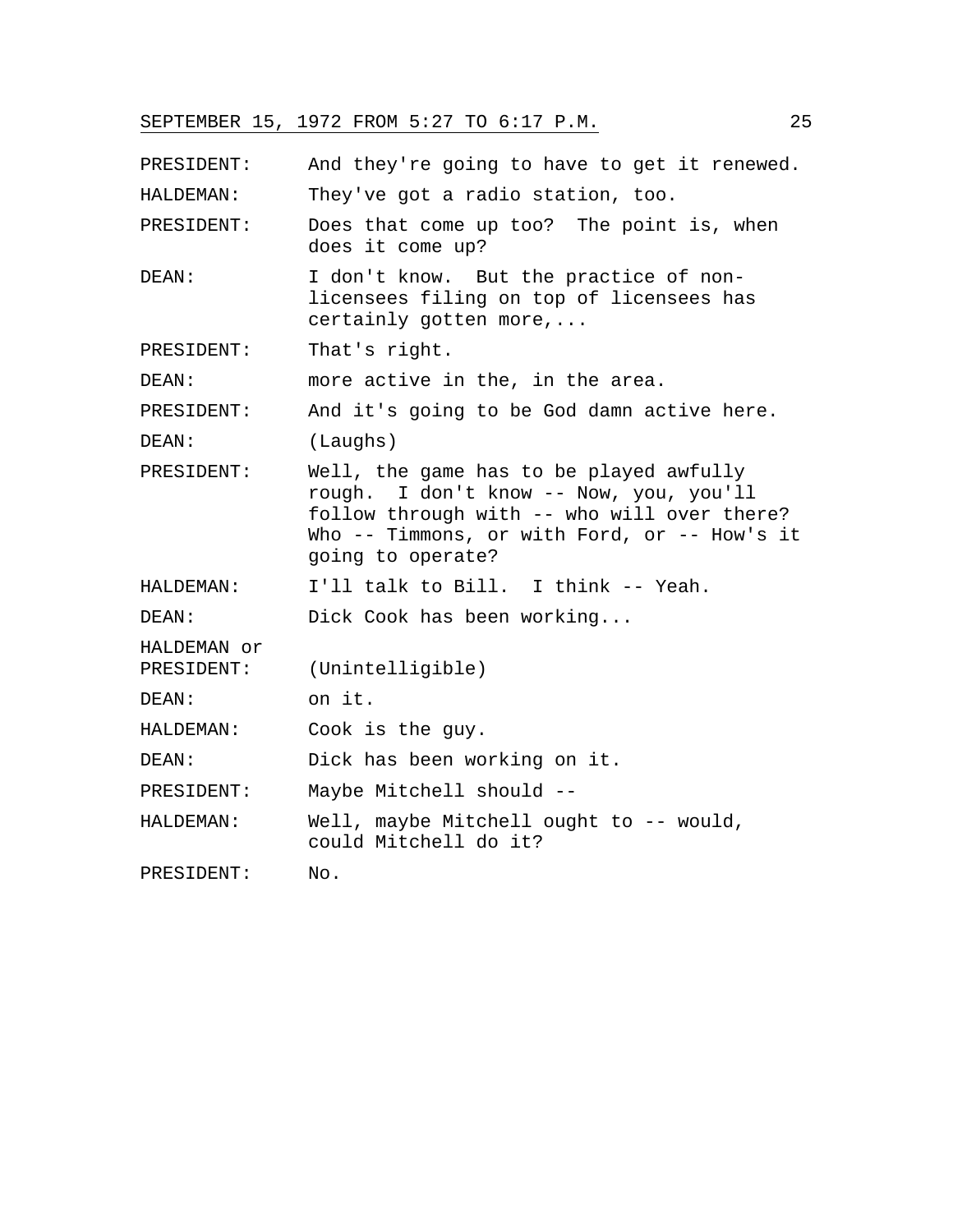PRESIDENT: No. DEAN: I hate to draw him in. PRESIDENT: Yeah. DEAN: I think Maury can talk to Ford if that will do any good, but it won't have the same impact, of course, 'cause he's the one

DEAN: I don't really think that would be good.

directly involved, but I think Maury ought to brief Ford at some point on, on exactly what his whole side of the story is.

HALDEMAN: I'll talk to Cook.

PRESIDENT: Oh, I -- maybe Ehrlichman should talk to him. Ehrlichman understands the law, and the rest, and should say, "Now God damn it, get the hell over with this."

HALDEMAN: Is that a good idea? Maybe it is.

PRESIDENT: I think maybe that's the thing to do (unintelligible). This is, this is big, big play. I'm getting into this. So that he - he's got to know that it comes from the top.

HALDEMAN: Yeah.

PRESIDENT: That's what he's got to know,...

DEAN: Right.

- PRESIDENT: and if he (unintelligible) and we're not going to -- I can't talk to him myself - and that he's got to get at this and screw this thing up while he can, right?
- DEAN: Well, if we let that slide up there with the Patman Committee, it'd be just, you know, just a tragedy to let Patman have a field day up there.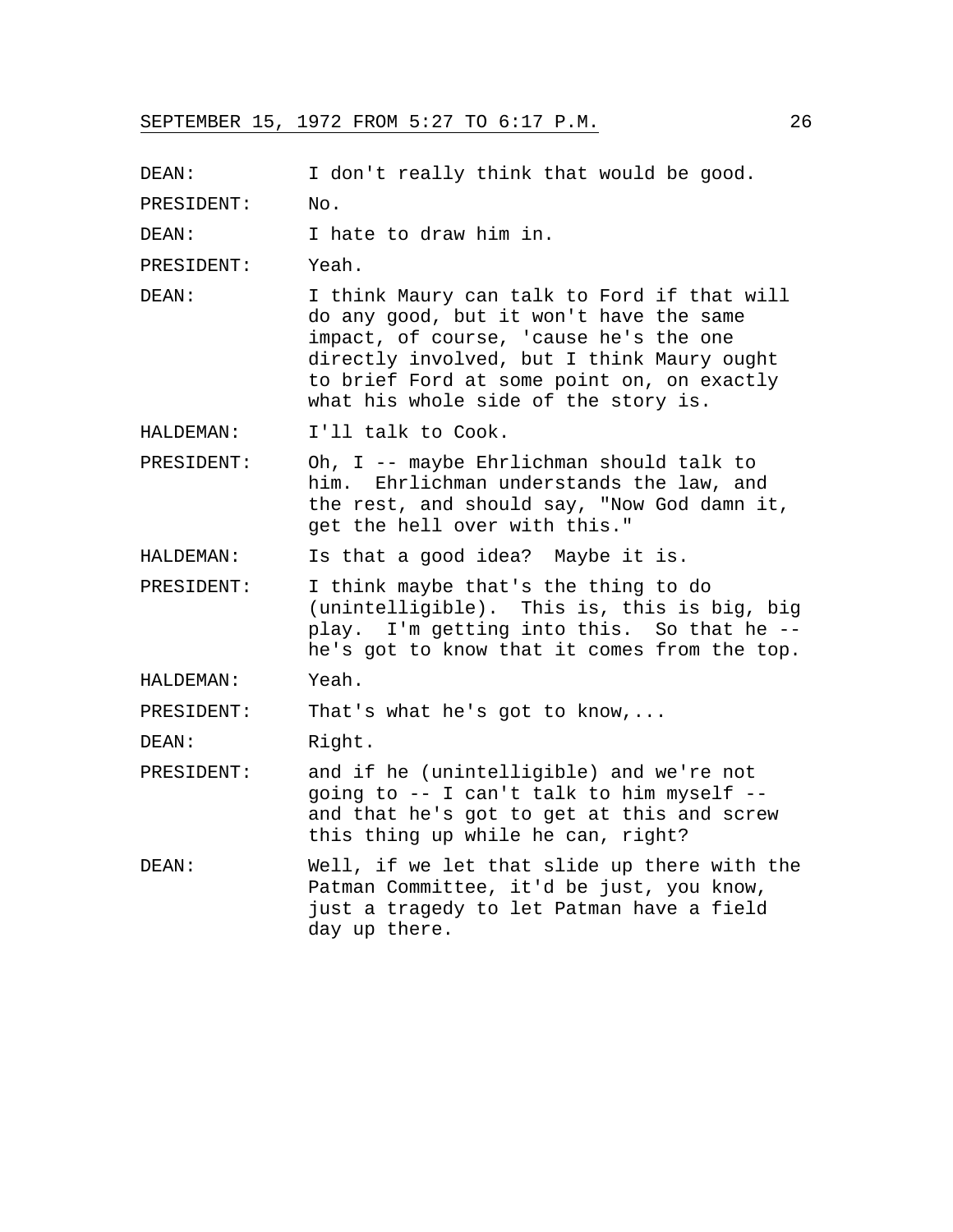PRESIDENT: What's the first move? When does he call his wit -- witnesses?

- DEAN: Well, he, he has not even gotten the vote of his Committee; he hasn't convened his Committee yet on whether he can call hearings. That's why, come Monday morning, these attorneys are going to arrive, uh, on the doorstep of the Chairman and try to tell him what he's doing if he proceeds. Uh, one of the members, Garry Brown, uh, wrote Kleindienst a letter saying, "If the Chairman holds Committee hearings on this, isn't this going to jeopardize your criminal case?"
- PRESIDENT: Brown's a smart fellow. He's from, he's from Michigan...
- DEAN: That's right.
- PRESIDENT: and some tie into Ford. He's very, he's a very smart fellow. Good.
- DEAN: Good lawyer and he's being helpful. He is anxious to help.
- PRESIDENT: Right, just tell him that, tell, tell, tell Ehrlichman to get Brown in and Ford in and then they can all work out something, but they ought to get off their asses and push it. No use to let Patman have a free ride here.
- DEAN: Well, we can, we can keep them well briefed on moves if they'll, if they'll move when we provide them with the, the strategy. And we will have a raft of depositions going the other way soon. We, will be hauling the, the O'Briens in and the like, and uh, on our abuse of process suit.
- PRESIDENT: What are you going to ask him? (Unintelligible) questions?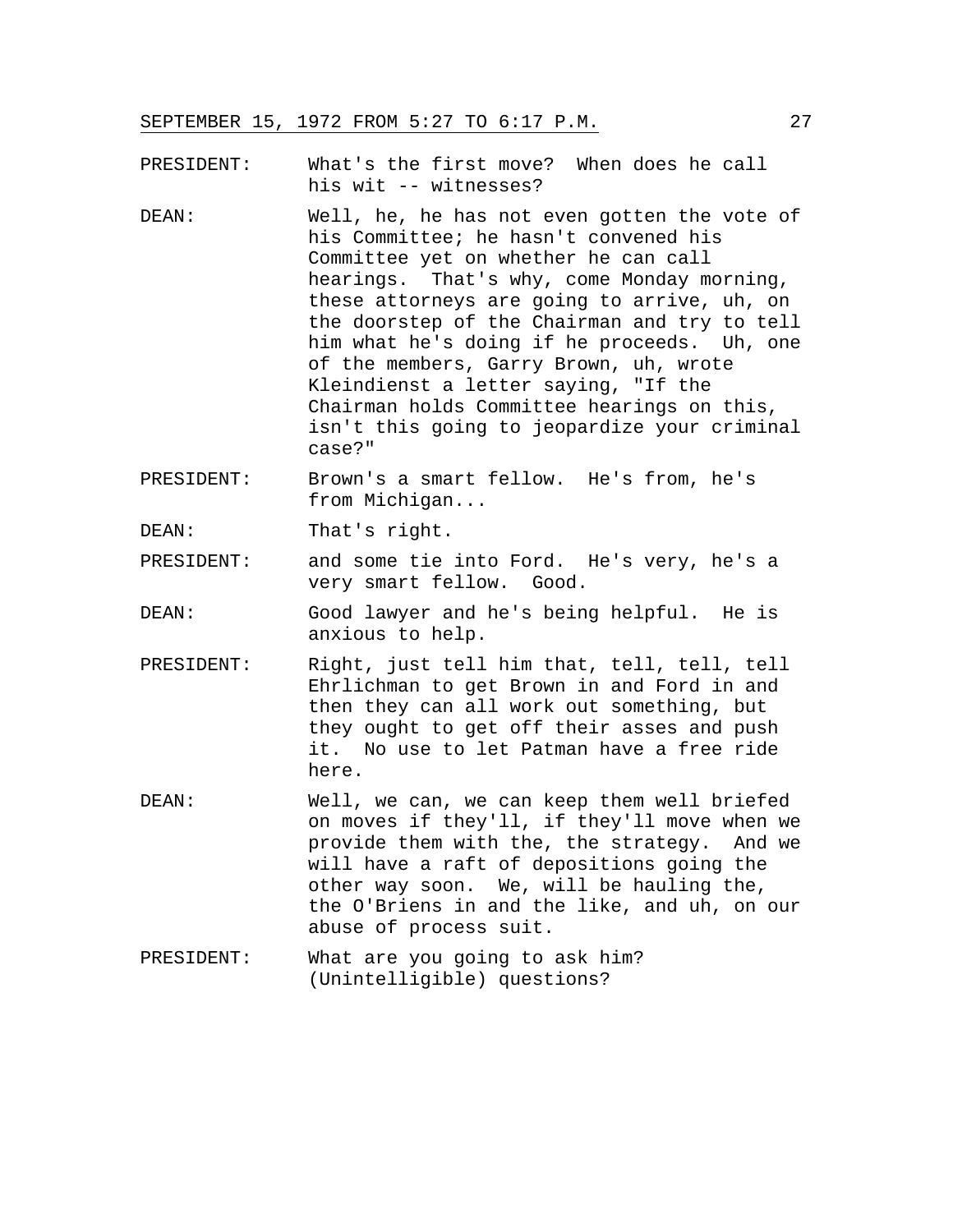DEAN: No. This fellow, this fellow Rothblatt, who has started deposing, uh, he's quite a character. He's been getting into the sex life of some of the members of the DNC and...

PRESIDENT: Why? How can -- What's his justification?

DEAN: Well, he's working on an entrapment theory that, uh, uh, they were hiding something or they had secret information, affairs to hide and they, they could, some way, conspire to bring this thing about themselves. It's a, it's a way-out theory that, uh, no one had (unintelligible)

HALDEMAN: (Laughs)

- DEAN: Uh, and he, he had scheduled Patricia Harris and she didn't show up. She went to the beauty parlor instead so he went down to the Court House and she had, had been directed to show up and then the next day the Judge cut all the depositions off. But he had a host of wild questions, including, you know, where O'Brien got his compensation when he was Chairman. Not that he knows anything about that, but, uh, it was just an interesting question he thought he might want to ask the, the Chairman under oath.
- HALDEMAN: That's -- It gives us, the same hunting license that it gave them.

DEAN: Oh, that's right.

HALDEMAN: So we can play the same game they are playing, but we ought to be able to do better at it.

PRESIDENT: Well --

HALDEMAN: Are those depositions sealed?

DEAN: That's right.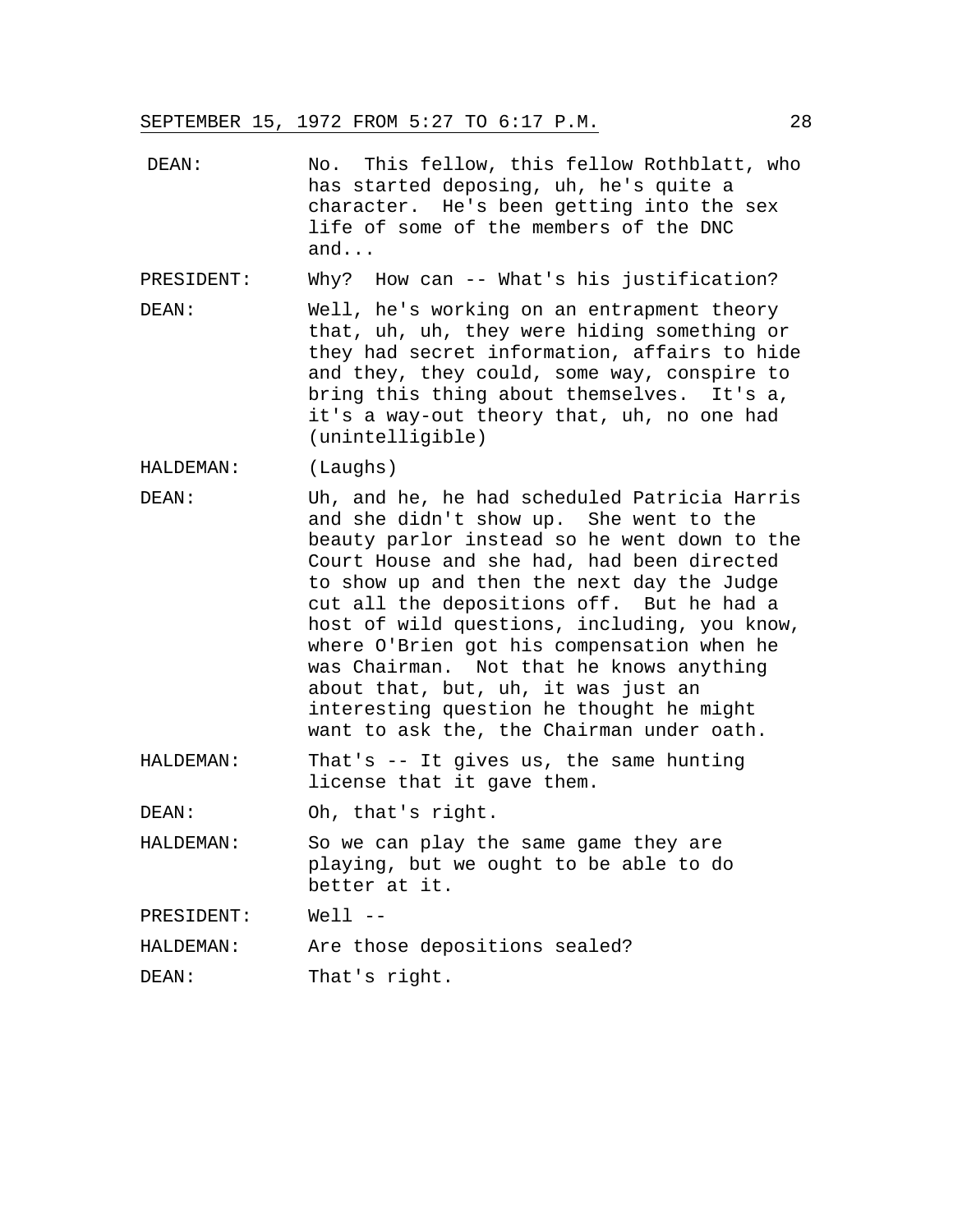HALDEMAN: They are?

DEAN: But that argues that, uh, they won't want them unsealed. They'll want them unsealed less than we will, and we may be arguing at some point to get them unsealed.

PRESIDENT: Yeah.

DEAN: I think what's going to happen on the civil case is the Judge is going to dismiss the pending complaint down there right now. They will then turn around and file a new complaint which will be heard, or come back to Richey again. That, uh, that'll probably happen the twentieth, twenty-first, twentysecond. Then, twenty days will run until any answers will have to be filed and these depositions will be commenced so we're, what, we're eating up an awful lot of time--

HALDEMAN: On their side.

DEAN: for those next fifty-four days.

PRESIDENT: Why will they have to dismiss the present --

DEAN: Uh, probably on, on a dual ground, uh, both on the substantive ground that they haven't stated a good cause of action -- that there is an improper class action filed and that O'Brien indeed doesn't represent any class. Uh, and he'll just dismiss it on the merits. It's not a good complaint. He's already shaved it down to almost nothing on his original order. They will then have to redesign it into a much narrower action, but the Judge himself can't suggest something to counsel. But it's -- you've got a good res judicata argument here. If he dismisses on the merits, uh, that they can't file another suit. They're out of the court totally.